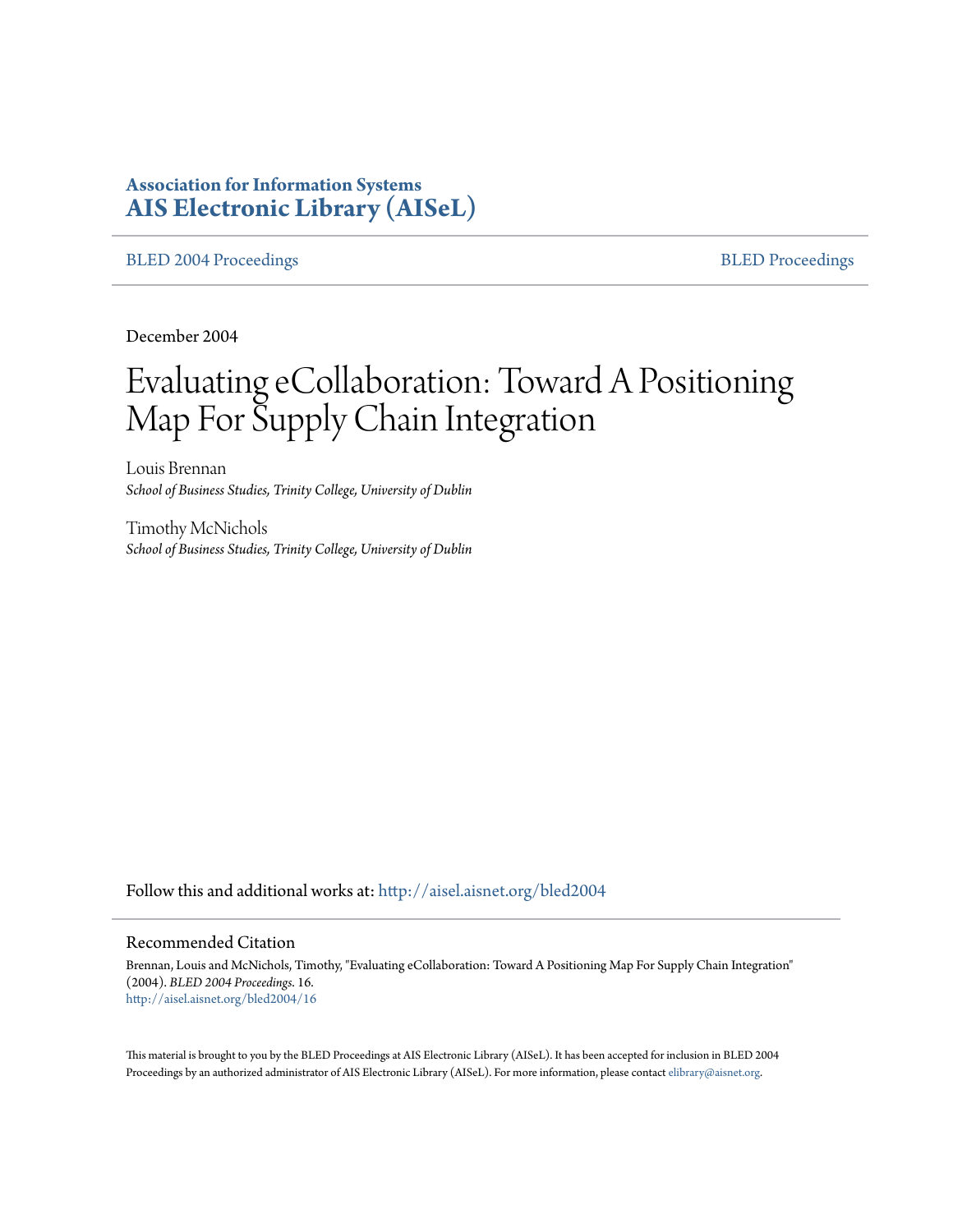## **17th Bled eCommerce Conference**

#### **eGlobal**

Bled, Slovenia, June 21 - 23, 2004

# **Evaluating eCollaboration: Toward A Positioning Map For Supply Chain Integration**

#### **Timothy McNichols<sup>1</sup> , Louis Brennan**

School of Business Studies, Trinity College, University of Dublin, Ireland mcnichot@tcd.ie; brennaml@tcd.ie

#### **Abstract**

*E-business systems have the potential to transform supply chain relationships into integrated collaborative networks. However many firms are hesitant to adopt e-business systems, and in particular collaborative supply chain initiatives, as the benefits often fail*  to fulfill the promise. To reduce this anomaly, firms need to realize the successful *creation and implementation of a collaborative supply chain system is more complex than other inter-organizational systems (IOS). Decision makers need to evaluate the different options for integrating the supply chain and determine the most appropriate partners. Although previous studies have assessed e-business and IOS, few offer a predictive model that can assist decision makers with the selective deployment of an integrated supply chain system. Based upon previous research and empirical data, the authors have devised a positioning framework for prospective adopters to illustrate the potential impact of a collaborative supply chain system. This framework enables a positioning of current supply chain partners, based upon pre-adoption factors, to identify the potential level of impact achievable. An EU-Funded project, Co-Improve, provided the empirical setting to test this framework. With e-business evaluation still in its infancy, this new framework can assist managers with the complex task of instigating and implementing e-supply chain initiatives.* 

### **1 Introduction**

l

Today many firms are increasingly drawn to the competitive opportunities available through a more effective and efficient supply chain network. One such opportunity is to develop technologies that transcend traditional boundaries to automate and integrate supply chain functions between trading partners. Historically, Electronic Data Interchange (EDI) had attracted attention because of its potential to provide information sharing benefits in an inter-organizational setting. However, in practice, the adoption rate

<sup>&</sup>lt;sup>1</sup> Research sponsored by the Irish Research Council for the Humanities and Social Sciences.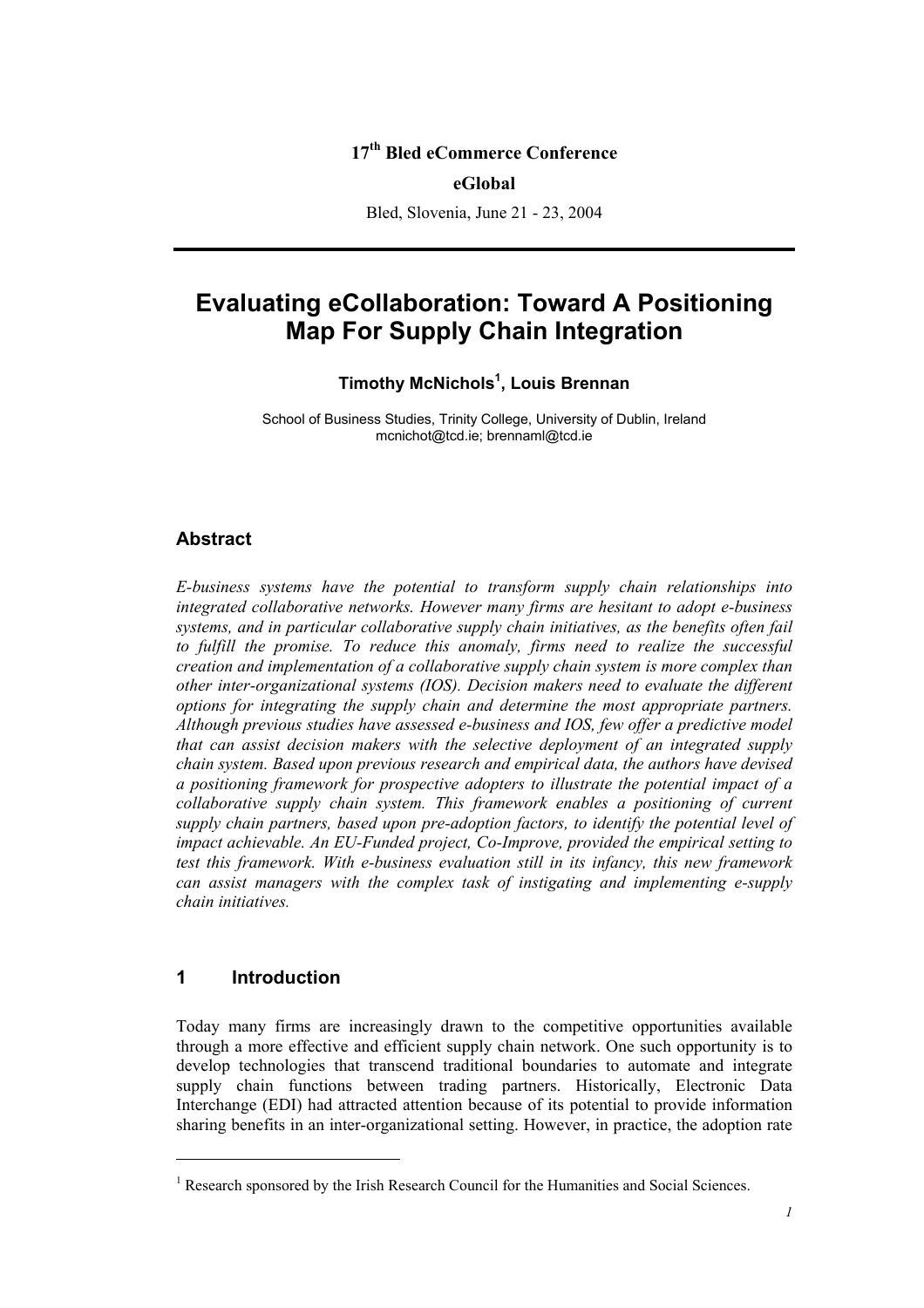of EDI by business communities has remained low. One estimate suggests that EDI accounts for only two to three percent of the total data exchanged between businesses in the US (Rockwell, 1999). In contrast, Internet and web technologies have created numerous alternatives to EDI for fostering inter-organizational coordination (den Hengst and Sol, 2002). One particular alternative, *collaborative supply chain systems,* have steadily gained momentum for their potential to enable efficient supply chains. Volkswagen Group, for instance, have claimed to recoup their outlay costs for a supplier network portal within a year through "reduction in administrative tasks, acceleration of processes, improved planning accuracy and improved transparency in the collaboration with suppliers" (Neumann, 2001).

However the promise of collaborative technologies in the supply chain, as advertised by vendors, has often fallen short of expectations. Firms are discovering that real world problems and solutions are complex and unique in collaborative inter-organizational environments (SymbiusCorporation, 2002). Many firms often overlook that adoption and implementation of an electronically integrated supply chain requires "tremendous resources, a great deal of management time and energy, large organization-wide changes, huge commitment from suppliers/partners, and sophisticated technical infrastructure" (Pant et al., 2003,201).

There is very little literature that can help decision makers devise an approach for creating e-enabled supply chains that is suitable for their context (Pant et al., 2003). In this article, we propose an approach to assist decision makers by synergizing the contributing factors thus enabling them to evaluate the potential impact of collaborative supply chain systems. Our framework categorizes the current supply chain partners to predict the potential impact of a collaborative system in the pre-adoption stage. The flexibility in this tool makes it adaptable to the fluidity of supply chain environments and its wide spectrum of trading partner relationships. This exploratory framework was developed and tested in conjunction with an EU-funded project, Collaborative Improvement for the Extended Manufacturing Enterprise.

# **2 Background**

A plethora of studies have investigated the factors involved in the adoption of IOS and ecommerce systems. Although many authors have studied IOS and its relationship with ecommerce, very few (Icasati-Johanson and Fleck, 2003; Pant et al., 2003; Subramani, 2004) have investigated collaboration in an e-enabled supply chain. An area deficient in published studies is the evaluation of these new collaborative supply chain systems. Hence, this study puts forth a unique approach to investigate these new category of integrated systems.

Recent developments have facilitated the evolution of supply chain systems into truly collaborative 'open' systems utilising the Internet as an enabler. Historically, the origins of supply chain technological linkages can be traced to EDI as one of the earliest interorganizational systems to be scrutinized academically (McNichols and Brennan, 2004). As shown in Figure 1, the darker arrow signifies an increasingly collaborative orientation in the desired impact of the inter-organizational system. Recent trading exchanges have opened the door for Internet-based supply chain systems to emerge. Supply chain management systems can be described as inter-organizational systems that serve to mediate customer-supplier transactions (Subramani, 2004). Web-enabled SCMS utilize the open TCP/IP protocols and often surpass its predecessors in the depth of applications such as information sharing, communication and collaboration (Icasati-Johanson and Fleck, 2003).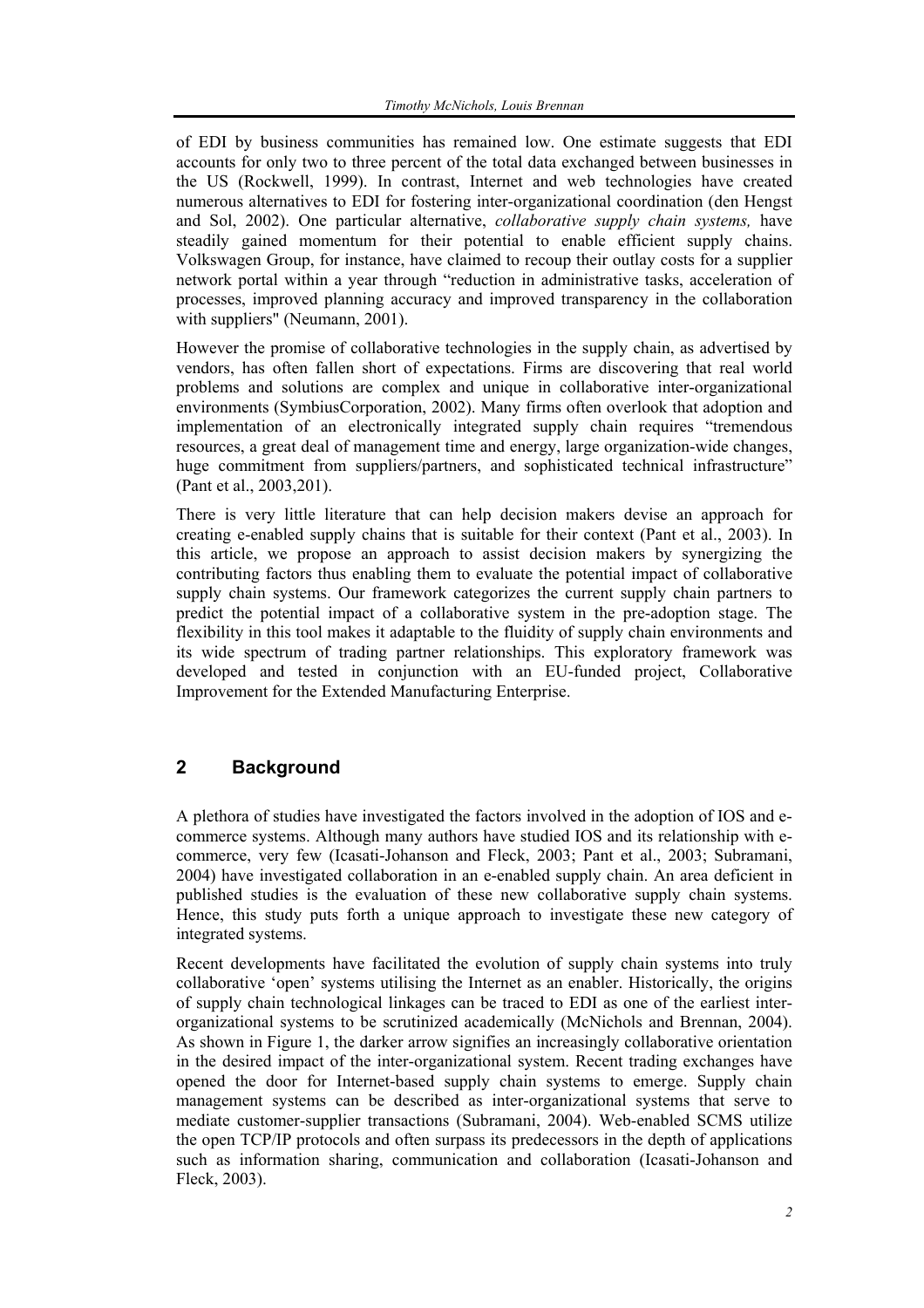

*Figure 1: Evolution Of Inter-Organizational Systems (Mcnichols & Brennan 2003)* 

#### *2.1 Collaboration In Supply Chain Systems*

Collaboration is a vital ingredient in supporting Internet-based activities through the intercompany integration of processes and partnership by way of information exchange and joint supply chain management. Collaboration is defined as a process of decision making among independent organizations involving "joint ownership of decisions and collective responsibility for outcomes" (Gray, 1991,227). Important components of successful collaborative relationships include: a commitment to working together; goal congruency and benefit sharing. The success of collaboration depends upon the ability and willingness of managers to build meaningful relationships and create trust (Schrage, 1990). To promote collaborative behaviour requires an engaging partners in joint planning and processes beyond levels reached in less intense trading relationships (Spekman et al., 1998). Furthermore, Subramani (2004) found evidence that trading partner collaboration increases following e-supply chain management systems implementation.

#### *2.2 Previous IOS Frameworks*

Various theoretical perspectives have been employed to evaluate the adoption effects and impact of IOS and EDI in particular. However, there lacks a standard, widely accepted typology to the evaluation of IOS in the literature (Choudhury, 1997). Research on IOS has been considerably influenced by the transaction cost analysis framework (Williamson, 1975; 1985). Initially, authors deployed this approach to examine interorganizational linkages by either focusing on efficiency implications (e.g. Clemons and Row, 1992; 1993) or alternatively, the difference between electronic markets and hierarchies (e.g. Malone et al., 1987; Benjamin et al., 1990). In many early frameworks, the scope of interactions focused predominantly on the governing structures of the relationship and excluded other environmental factors (Chatfield and Bjorn-Andersen, 1997). On the other hand, a criticism of this approach is that it ignores the power-based criteria in explaining inter-organizational linkages (Heide and John, 1988). Hence, many recent frameworks have engaged a resource dependency approach (Pfeiffer and Salancik, 1978) by investigating the socio-political factors of interdependency, power and trust and its impact on EDI. Furthermore, few frameworks have ventured beyond one theoretical perspective, predominantly the transaction cost approach. Notable exceptions include: *Reekers and Smithson (1994); Iacovou et al. (1995); Bensaou (1997); Chatfield and Bjorn-Andersen (1997); Chatfield and Yetton (2000) and Subramani (2004)*.

A synthesis of various frameworks reveals the commonality of certain significant contributing factors to the adoption of IOS (refer to Appendix One). Almost all of the frameworks evaluated some elements of organizational and inter-organizational relationship factors. However, there was more divergence in the inclusion (or exclusion)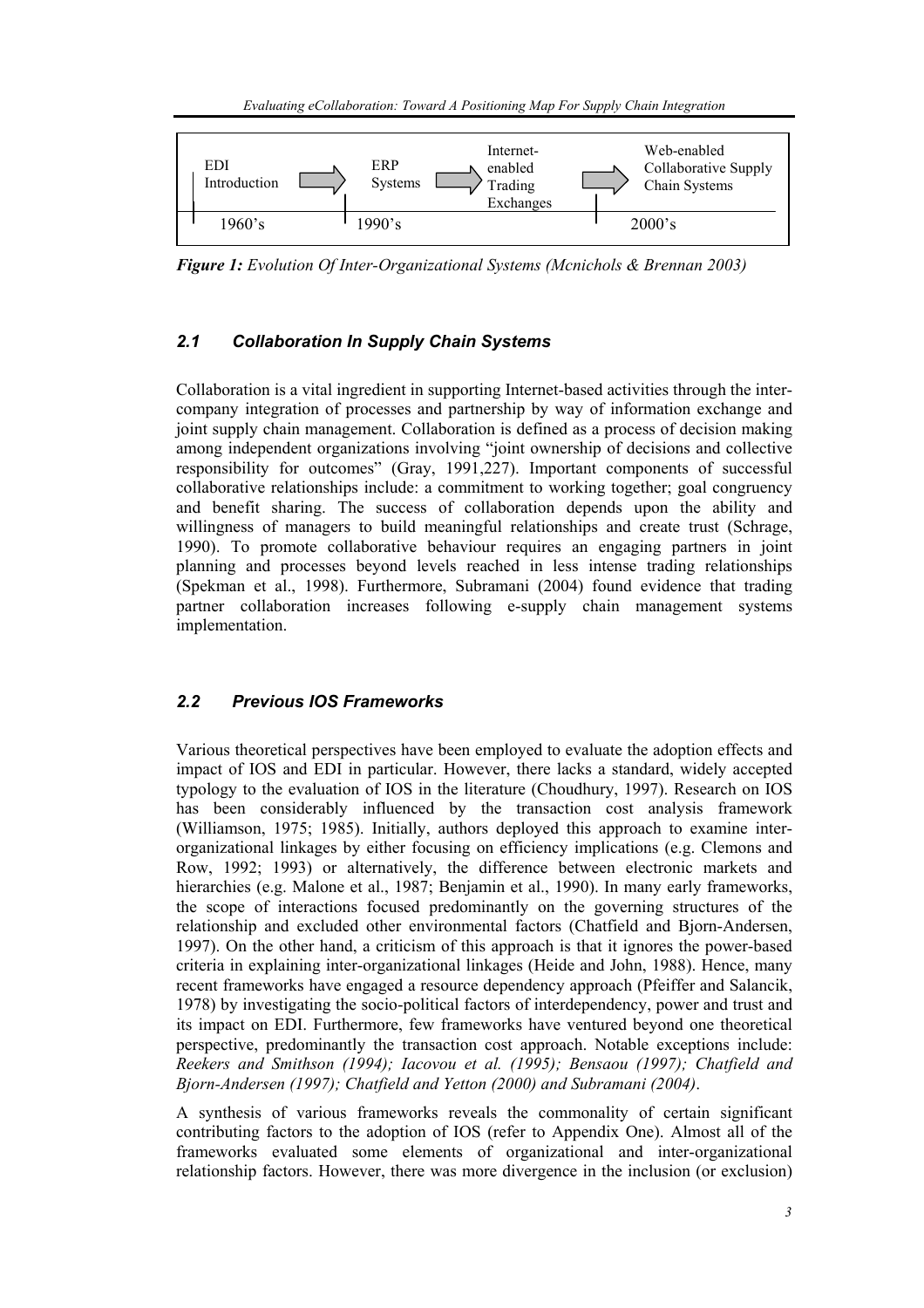of factors relating to adopters' perceptions and environmental factors. For an in-depth review of the significant literature on IOS adoption and a compilation of their results, refer to McNichols and Brennan (2004).

Based upon a review of IOS frameworks and typologies, particularly EDI, existing models are insufficient as a prototype for evaluating the effects of adopting web-based collaborative systems. Earlier frameworks are limited in terms of comprehensively evaluating the dynamic factors involved with multiple trading partners fostering collaborative integration. Nevertheless, amalgamating some of the previously defined contributing factors into one flexible framework can enable a rich exploration into the complexities of collaborative supply chain systems.

## **3 Framework For Potential eCollaboration**

It is proposed to build on extant research through the development of a contingency model. A review of the literature identified the most significant factors from previous IOS adoption studies. These factors were evaluated during initial pilot interviews and surveys. If found to be relevant in any of the pilot cases, the variables were included in the Afterwards, a contingency framework was established around these key constructs o determine the adoption factors that impact web-enabled supply chain systems. This framework aims to evaluate the potential level of trading partner collaboration through a web-enabled supply chain system. Our proposed positioning framework integrates three categories of factors that can influence adoption of a collaborative supply chain system:

- (1) the organizations' preparedness for the technology implementation with its supply chain partner(s); and
- (2) the adopters' perceptions of benefits obtainable from the collaborative system; and
- (3) the partnership factors including interaction contingencies (i.e. power and trust) that address the complexities of the relationship dynamics.

These considerations are encompassed into four constructs of organizational preparedness (subdivided into organizational readiness and capabilities); expected benefits; partnership uncertainty and interaction contingencies (Figure 2). Only when these constructs are amalgamated into one framework can a comprehensive evaluation of the potential impact of the collaborative system be obtained. An assessment of these constructs can determine the positioning of the trading partner into an adopter category. Then the same assessment exercise is carried out on the host (or system initiator) partner. Finally, the two respective positions are compared in order to determine the potential impact a collaborative supply chain system can have in this trading scenario.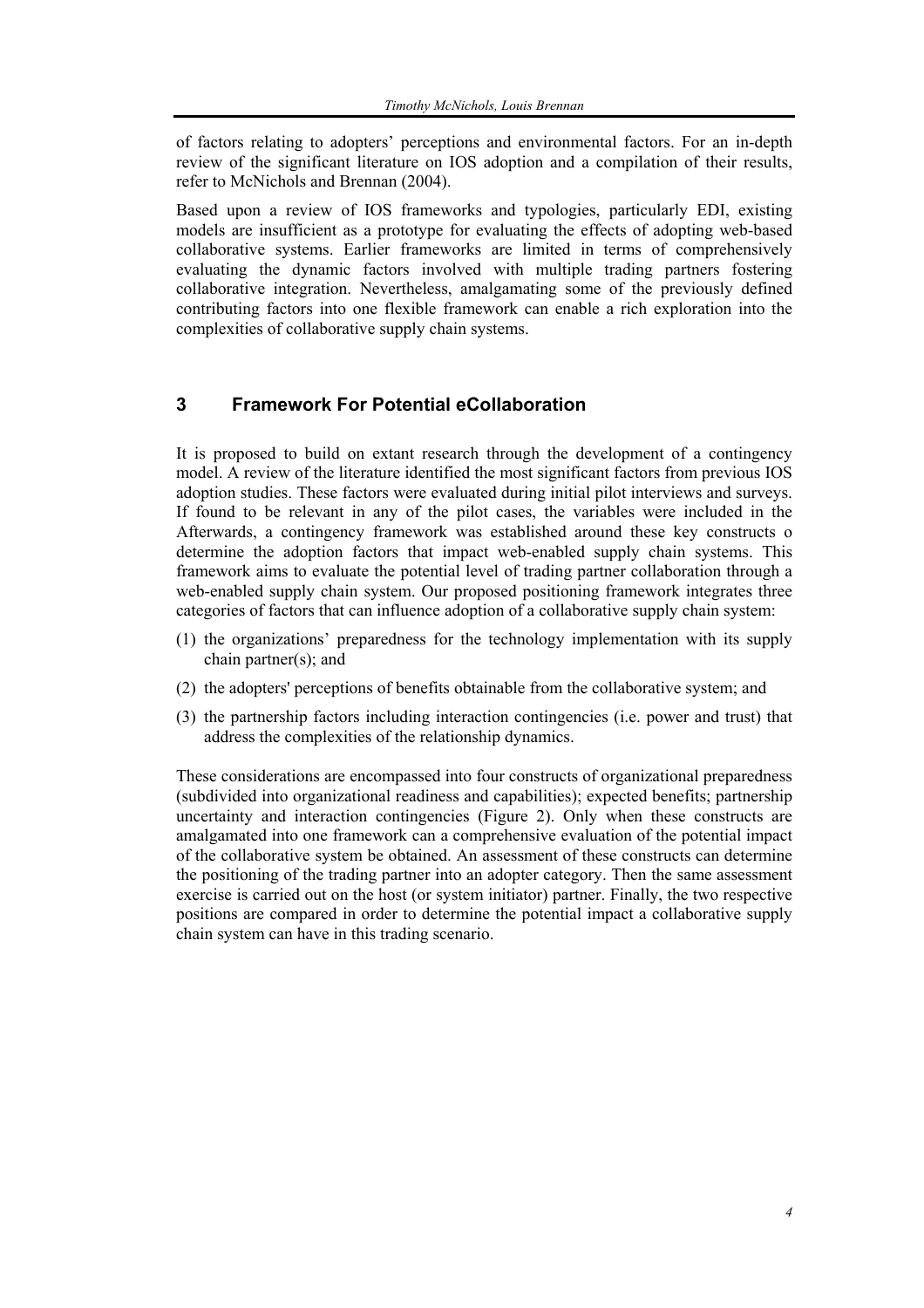

*Figure 2: Framework For Potential Level Of Collaborative System Impact* 

#### *3.1 Organisational Preparedness*

Organisations require considerable resources to implement an integrated supply chain system (Pant et al., 2003). In order to collaborate, partners not only require a commitment of resources and an adequate IT infrastructure but must be prepared to share goals, operational practices and information.

An integral factor in this proposed model is the organization's level of maturity in terms of readiness. Readiness refers to the level of aptitude within the firm to adopt and implement the system. This construct is based upon an *organization's goals, culture, operational practices and attitudes* towards the objectives of the system. These variables along with technological aptitude all contribute to how ready a firm is to integrate the system. Existence of leadership support has been found to be an important factor in implementing IOS (Grover, 1993). Particularly, top management support has been linked to the successful adoption and implementation of an IOS (Iacovou et al., 1995; Chwelos et al., 2001). Current organizational work practices need to be considered as incompatibility of new technologies with existing values and work practices is one of the greatest inhibitors in successful innovation (Kwon and Zmud, 1987). Furthermore, in order to achieve external integration, an organization has to have the 'ability' and 'willingness' to share critical planning and operational information (Bowersox and Closs, 1996,22).

Along with the readiness of the organization, the capability to implement and sustain the system is crucial. This construct measures an organization's ability to assemble, integrate, and deploy valued resources (Russo and Fouts, 1997). Capabilities are the ability to deploy resources to affect a desired end (Amit and Schoemaker, 1993). The capability level is assessed based upon an *organization's size*, combined with its level of resources *financial and technological*. The importance of capabilities is exemplified by Williams et al. (1998) who found that "firms with EDI capabilities tend to do business only with suppliers/customers who also have appropriate levels of EDI capabilities" p.83. Many empirical studies have found a positive relationship between firm size and successful adoption of EDI (e.g. Mohr, 1990; Williams, 1994; Williams et al., 1998)**.** Moreover, resource capabilities are important variables to describe how well an organization has adopted and integrated IT solutions to achieve business objectives (Nygaard-Andersen and Bjorn-Andersen, 1994). A description of the readiness and capability constructs; type of measures and supporting studies is located in Appendix Two. It is proposed that a higher level of preparedness leads to higher potential impact of the collaborative system.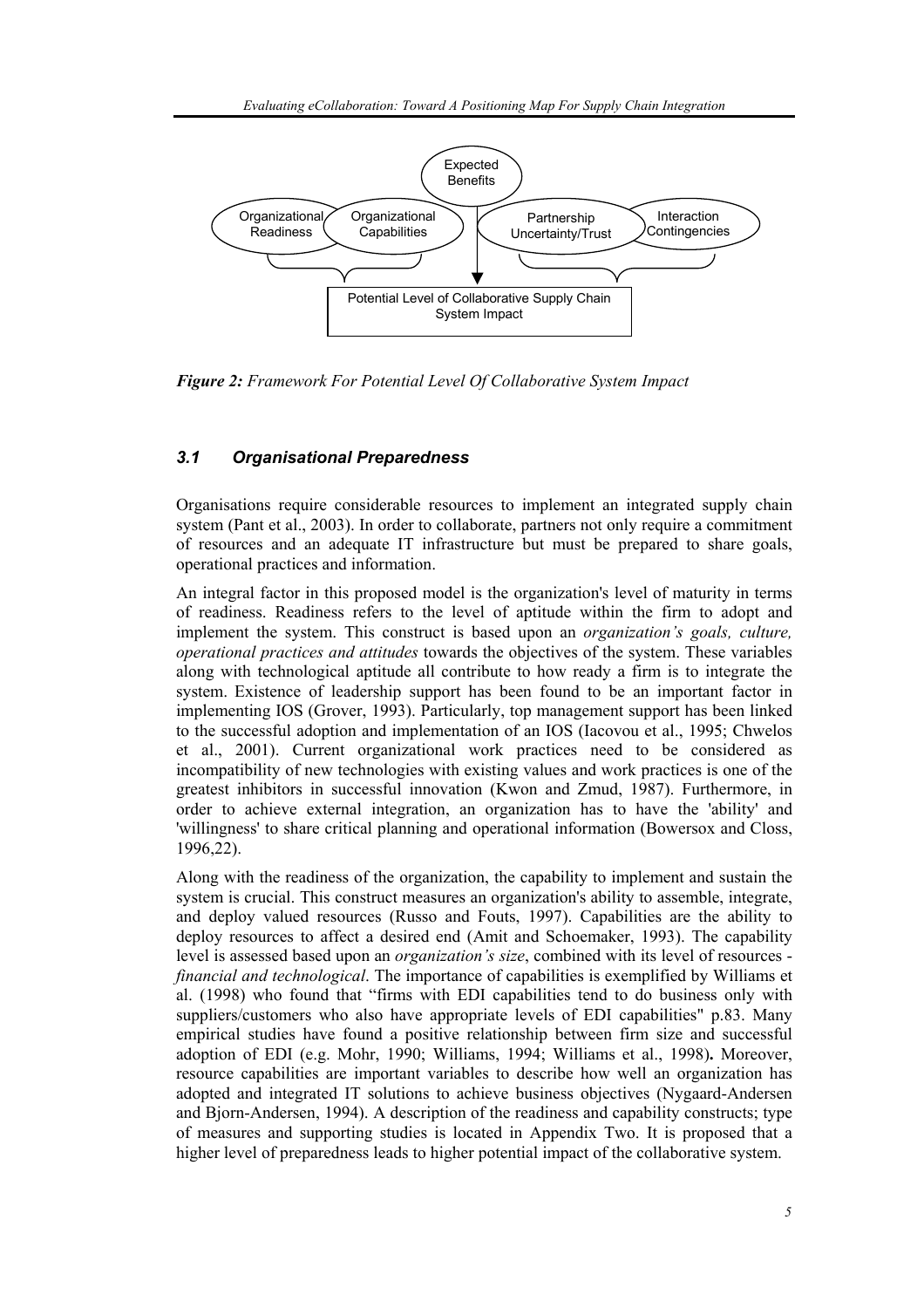#### *3.2 Expected Collaborative System Benefit*

Many previous studies of EDI (e.g. Suzuki and Williams, 1998) include the level of expected benefits as one of the explanatory factors of EDI adoption. Expected benefits refers to the "level of recognition of the relative advantage" that the inter-organizational system can provide the firm (Iacovou et al., 1995,469). This level of recognition is the management's perception prior to implementation of the system. A higher managerial recognition of the benefits from the Internet-based system increases the likelihood that resources - *managerial, technological and financial* - will be allocated to implement the system (Chwelos et al., 2001). In one study (Lederer et al., 1997), the anticipated benefits predicted the firm's intended e-commerce strategy.

This construct is measured through respondent's *expected benefits* achievable from implementing the system. The benefits perceived by management can dictate the business objective of the system. "Direct" benefits refer to the management's focus on information flow related benefits and operational efficiency that are attributable to the system. "Indirect" benefits relate to the management's focus on potential strategic objectives, i.e. improved collaborative relationships and competitive advantage. It is proposed that a higher level of expected benefits leads to higher potential impact of the collaborative system.

#### *3.3 Interaction Contingencies*

Due to the complexities of modern supply chains, the interaction variables that govern the buyer-supplier relationships need to be evaluated. This construct is based upon the situational context of the exchange relationship that governs supply chain interactions. Several authors e.g. (Malone et al., 1987; Benjamin et al., 1990; Holland and Lockett, 1994; Benjamin and Wigand, 1995; Choudhury, 1997) have evaluated EDI in terms of its exchange structures, classifications range from electronic markets, mixed mode arrangements to electronic hierarchies. However, for collaboration, an evaluation of the relationship based solely on the exchange mechanisms is inadequate; the dependency situation of the trading partners needs to be examined. Trading partner relationship dimensions can be characterised as tightly coupled or loosely coupled based on the level of dependency (Reekers and Smithson, 1994)**.** A *tightly coupled* relationship is typified by mutually high levels of dependency as indicated by percentage of sales (volume represented by the buyer) and high perception of dependency level on the trading partner. Contrary to this, a *loosely coupled* relationship is where both trading partners display low levels of dependency on each other. Furthermore, some authors (Ahmad and Schroeder, 2001) argue that greater extent of use of inter-organizational systems fosters tighter coupling between transacting firms.

A caveat to evaluating relationships based on dependencies is that many trading partner relationships are often dictated by power differentials. Various authors (Premkumar and Ramamurthy, 1995; Hart and Saunders, 1997; Ramamurthy et al., 1999) have investigated the issues around power and coercion in the uptake of systems with suppliers. Often system adopters are classified by the motivation behind the uptake ranging from initiator, motivated, unmotivated to coerced. Some studies (e.g. Iacovou et al., 1995; Chwelos et al., 2001) have concluded that coercive power of the trading partner was related to reasons for adopting and implementing IOS. Whereas integrating supply chain systems requires a larger commitment of resources (financial, technical and human) which in turn increases the vulnerability of trading partners. Hence, the power dimension plays a pivotal role in gaining compliance for the adoption and implementation of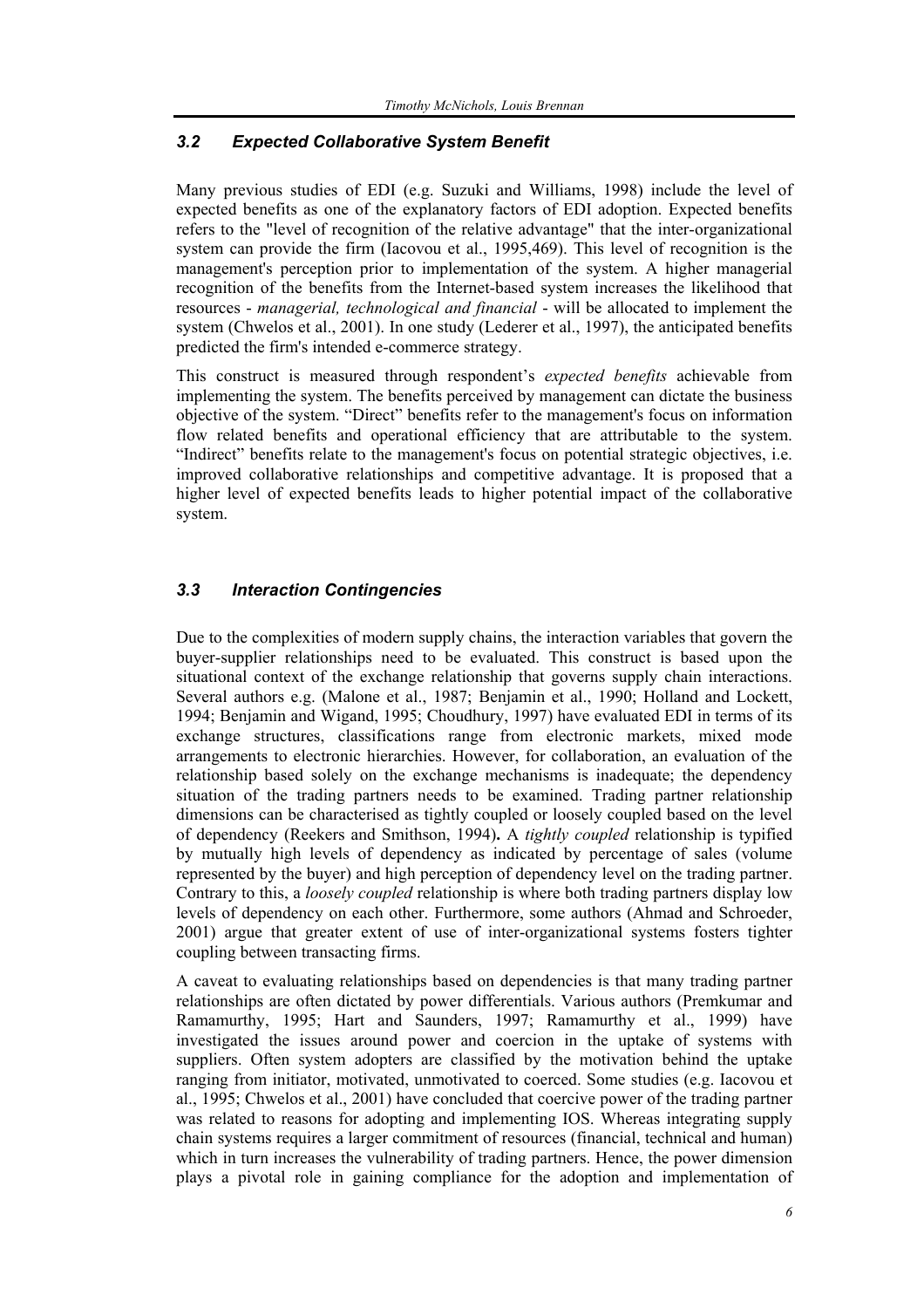collaborative initiatives. A description of the interaction contingencies constructs; type of measures and supporting studies is located in Appendix Two. It is proposed that a lower level of interaction contingencies (tighter coupling, lower power differential) leads to higher potential impact of the collaborative system.

#### *3.4 Partnership Uncertainty & Trust*

Uncertainty is viewed as the inability to forecast accurately the resource requirements (technical and organizational factors) to handle variability in the near future *(adapted from William et al. 1998)*. For the purposes of this study, partnership uncertainty is the uncertainty a firm perceives about its relationship with a business partner (Bensaou and Venkatraman, 1996). From a network perspective, a firm facing a high degree of uncertainty may become increasingly dependent on another organization that can more effectively cope with the external uncertainty (Reekers and Smithson, 1996).

Manufacturers pursue cooperative agreements to reduce uncertainty, get fast access to information, technologies and know-how. IOS systems can change power balance of a relationship towards manufacturers as they are better able to cope with external uncertainty (Powell, 1990)*.* Often firms agree to participate in technological alliances seek to reduce uncertainties in the supply chain (Murray and Mahon, 1993). However, when technological unpredictability is present, organizations tend not to establish long lasting linkages with partners as they want to retain flexibility to terminate relationships and switch to partners with more appropriate technological capabilities (Heide and John, 1990). It is proposed that a lower level of partnership uncertainty leads to higher potential impact of the collaborative system.

Trading exchange relationships are built on a foundation of trust and commitment. An integral factor in partnership uncertainty and the promotion of collaborative practice amongst trading partners is trust. Trust in trading relationship can be summarized as when the exchange partner is expected to be credible such that his word or promise can be relied on; the exchange partner will behave in ways that protect the welfare of both parties; and the exchange partners are dedicated to reciprocating the obligations and commitments between them (Ba, 2001). Many authors (Grover, 1993; Premkumar and Ramamurthy, 1995; Hart and Saunders, 1997; Ramamurthy et al., 1999) have suggested that a high level of mutual trust is needed for partners to be willing to adopt and implement EDI. Kumar (1996) found that one of the most important factors in the failure to establish a sustainable interconnection between manufacturing firms was down to trust. For a collaborative supply chain system, the need for mutual trust is extremely important because the relationship needs to move beyond an information exchange to achieve greater information 'transparency'.

Commitment is the belief that the trading partners are willing to devote energy to sustain the relationship (Dion et al., 1995)*.* Inter-organizational transactions are usually managed through requests that form the basis of commitment by mutual agreement (Weltry and Becerra-Fernandez, 2001). The more committed a trading partner the more likely to dedicate resources to pursue sustainable goals with supply chain partners. It is proposed that a higher level of trust and commitment leads to higher potential impact of the collaborative system.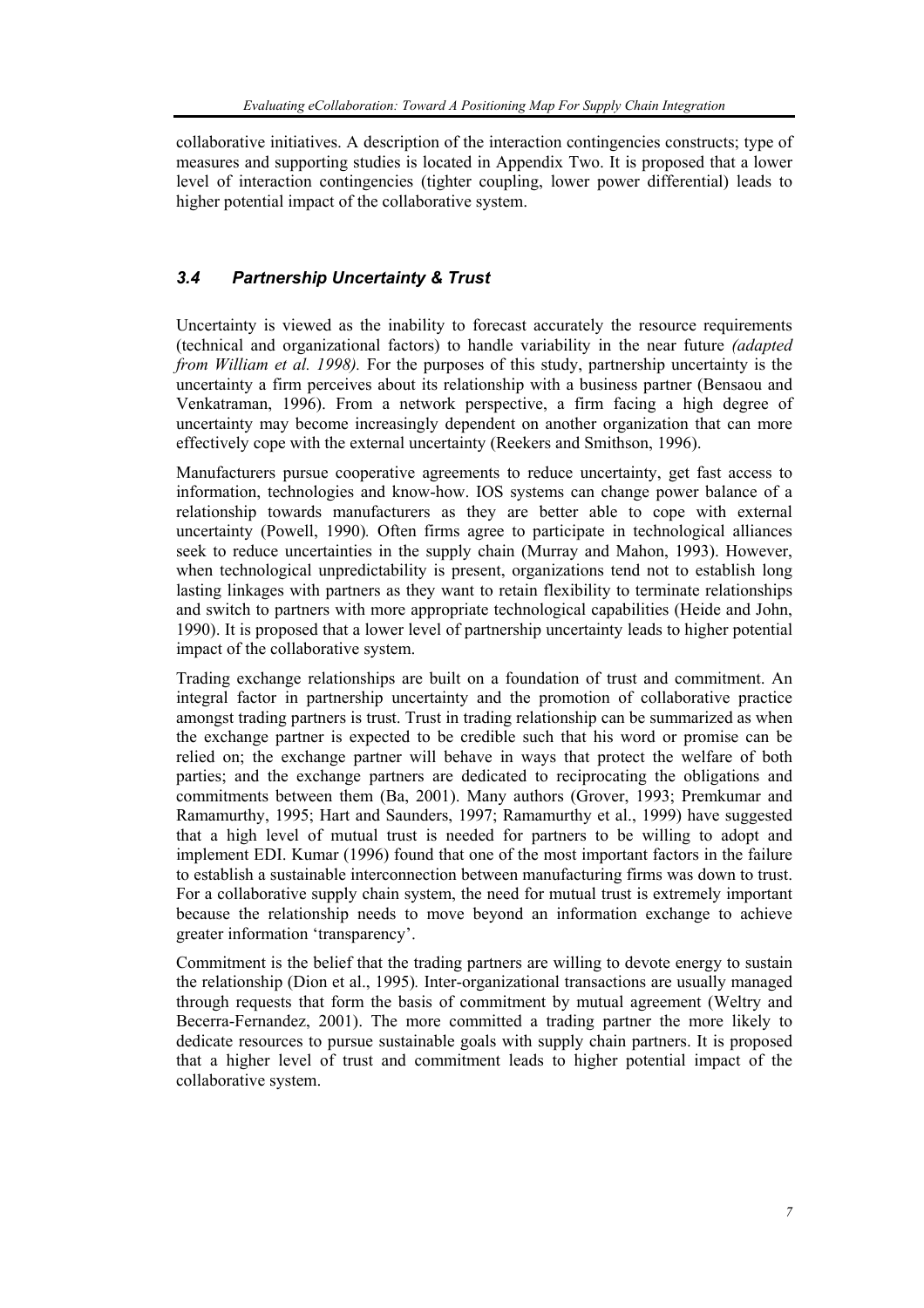# **4 Methodology**

This research study was of an exploratory nature as little empirical, in-depth investigation has been conducted on the impact of supply chain relationships in a collaborative setting. Many of the previous studies on evaluating IOS have deployed large-scale surveys using a static cross-sectional approach. This method often excludes the process leading up to the adoption decision, which is of paramount importance in technologies nurturing collaboration. Furthermore, many political and environmental aspects are not captured by these static rational models (Grover, 1993). By taking a process-based approach, a researcher can obtain more insight into the dynamics of the operationalization, which distinguishes "collaborative technologies" from those cultivated through coercion. A process-based approach can examine the affects of integral issues at various stages of adoption, implementation and impact in all the participating organizations. In order to investigate the dichotomy of the potential factors, this study examines the supply network participants from both perspectives of the dyadic relationship – system integrators and their  $1<sup>st</sup>$  tier suppliers.

The design of this study combined multiple forms of investigations including literature analysis; empirical studies and observations as a basis for the predictive model (figure 3). Through these multiple forms of investigations, the model has been iteratively refined to provide a comprehensive, yet flexible, framework that represents the empirical situation when implementing and using the collaborative information system.

This field study approach consisted of deploying two questionnaires complemented by observations and interviews during interim periods of the adoption and implementation process. These questionnaires were designed to investigate the main contributing factors to the system adoption based around constructs shown to be significant in previous studies and validated through a pilot study involving one group of participants. The results were used to ascertain the level of potential contributing factors at the preliminary stage of adoption. All the participants were grouped according to their dyadic relationship and categorized based upon the level of contributing factors. This provided the empirical data to revise an earlier conceptual model. Finally, a focus group forum was held to discuss the preliminary results with the participants in order to validate the questionnaire results and contextualize the findings. Subsequently, these indicators have been supported by observations and discussions as well as verified by other academic researchers involved in this EU-funded project.



*Figure 3: Research Design For The Study*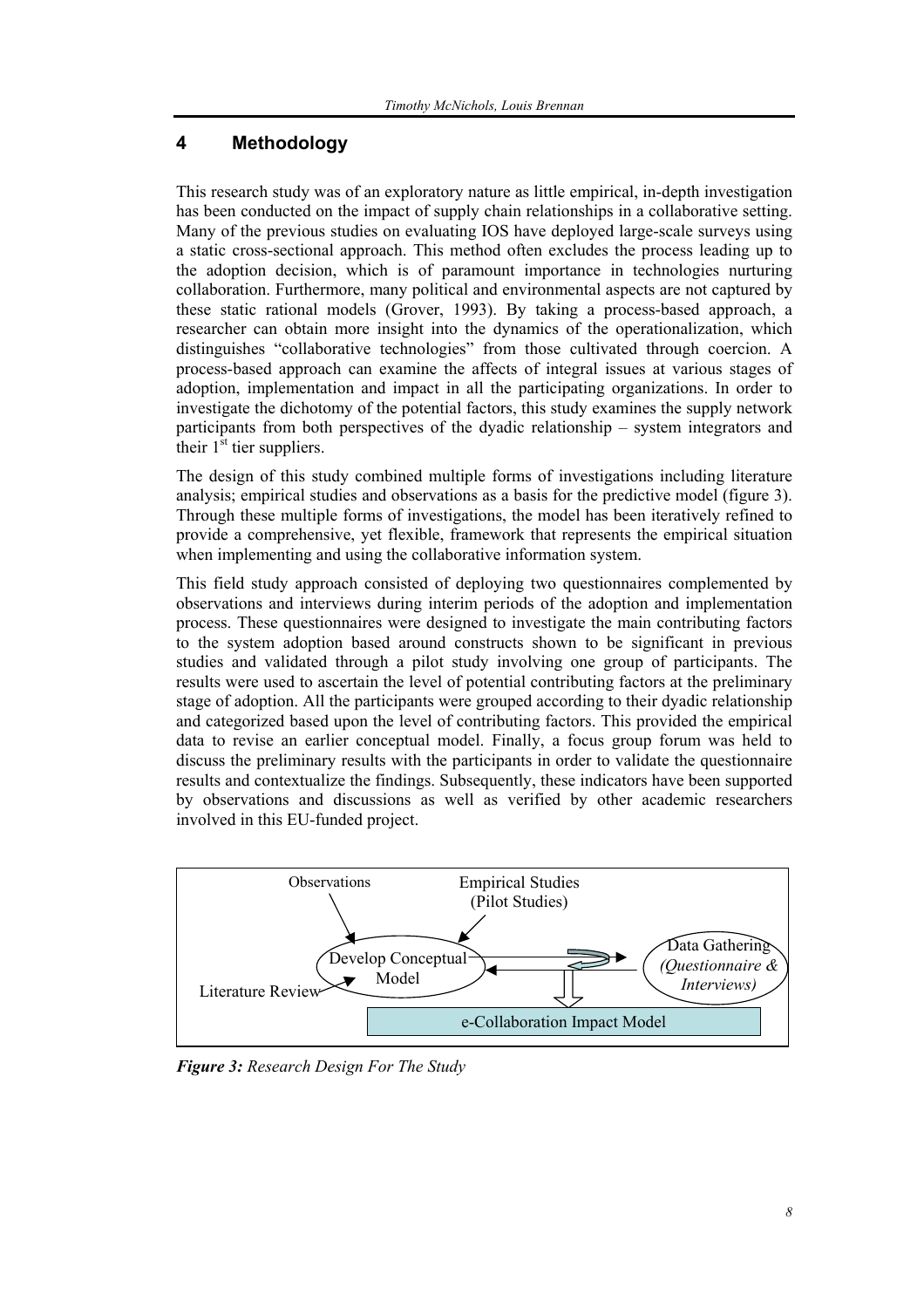#### *4.1 Empirical Setting*

The empirical testing involved three manufacturing organizations in different EU countries, the Netherlands, Italy and Denmark. These manufacturers are referred to as system integrators (SI) as defined by a company that integrates components provided by suppliers. Each SI agreed to participate in an EU-Funded project called Co-Improve for the Extended Manufacturing Enterprise. This Co-Improve project covered a three year period with all three SI utilizing the same web-based exchange system to facilitate collaborative improvement activities with three to five suppliers. The suppliers ranged from small (less than 100) to medium enterprises (up to 500) and were selected by the SI. From this process, two questionnaires (one for system integrators and another for suppliers) comprised of 26 questions were deployed at the adoption and postimplementation stages of the Co-Improve system. Overall a total of 11 dyads were examined, for consistency the same two instruments were deployed to each participant involved in the project.

# **5 Findings**

The questionnaires responses were grouped according to the major contributing factors identified earlier in the e-Collaboration framework. To categorize the results, the positioning process outlined in the contingency framework was utilized. The predictive model was deployed in three steps:

- 1. Classify how prepared the organization is to exploit the potential of a collaborative system.
- 2. Assign each organization into adopter categories according to expected benefits and preparedness.
- 3. Categorize all the participants onto the 'Positioning Map'.

*The first step is to classify how prepared the organization is to exploit the potential of a collaborative system.* The results of the preliminary questionnaire indicate that the amount of preparedness (incorporating readiness and capability) of each supply network incorporates diverse levels (Table 1). In the Dutch network, the system integrator's level of preparedness is classified as *medium*. At the same time, the corresponding suppliers' level of preparedness ranged from *low* (Dutch 3 = new supplier, not yet in serial production) to *medium-high* (Dutch 1 = long-term, key component supplier). A similar situation exists in the Danish network, where the level of preparedness varied in each supplier. Moreover, the lowest of the three suppliers (Danish 3) indicated a *low* level of readiness in shared goals; top management support; and existence of a champion coupled with infrequent meetings and no history of improvement projects. In contrast, the highest supplier response of *medium-high* (Danish 1) illustrated the existence of shared goals, high level of management support, including a champion coupled with very frequent meetings and a substantial history of improvement projects. The responses from the Italian network indicate that the system integrator is *highly* prepared. On the other hand, the suppliers displayed a similar range to the other networks ranging from *medium-low* (Italian 3) to *medium-high* (Italian 2). This difference in preparedness between system integrator and suppliers may hinder the adoption of the system since the level of preadoption usage of ICT may constrict the roll-out of the implementation phase.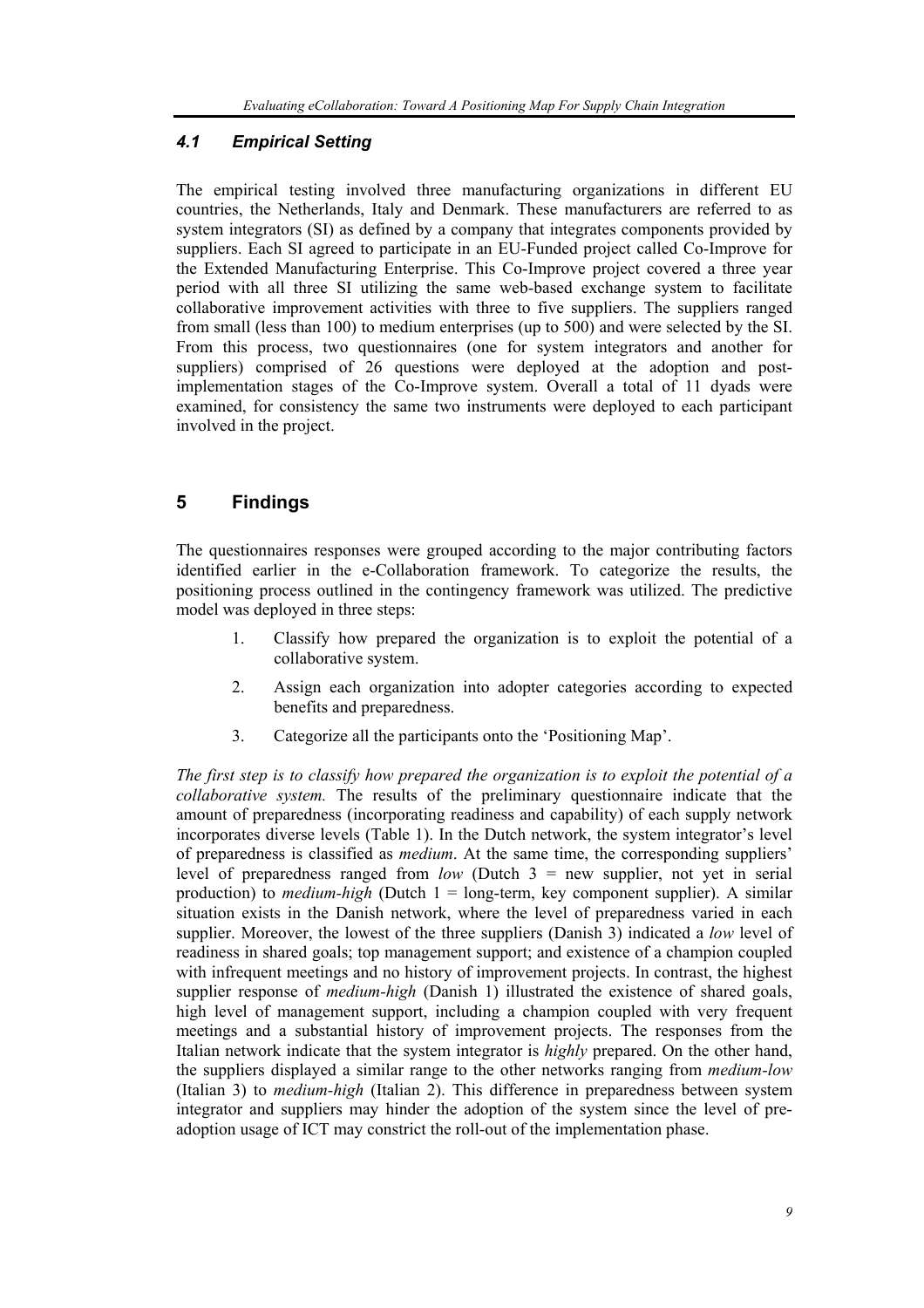| Preparedness    | Level 1        | Level 2                  | Level 3                   |  |
|-----------------|----------------|--------------------------|---------------------------|--|
| Dutch Network   | Dutch 3        | Dutch System Integrator  |                           |  |
|                 |                | Dutch 1                  |                           |  |
|                 |                | Dutch 2                  |                           |  |
| Danish Network  |                | Danish System Integrator |                           |  |
|                 |                | Danish 1                 |                           |  |
|                 | Danish $2 & 3$ |                          |                           |  |
| Italian Network |                | Italian 1, 4 & 5         | Italian System Integrator |  |
|                 |                | Italian <sub>2</sub>     |                           |  |
|                 | Italian 3      |                          |                           |  |

#### *Table 1: Level Of Preparedness*

The second step of the 'positioning' framework is to assign each organization into adopter categories according to expected benefits and preparedness. In order to determine the potential usage of a supply chain system, the two dimensions of 'organizational preparedness' and 'expected benefit' need to be integrated, this is captured in the matrix in Table 3. In order to categorize the types of system adopters, Nygaard-Andersen and Bjorn-Andersen (1994) have used the classifications of the rationalist, functionalist, opportunist and strategist with new intermediate categories of the realist and entrepreneur. These classifications of adopters are important for combining the perception of benefits with the organizational ability to adopt and implement the collaborative initiatives.

Interestingly, the Dutch, Danish and Italian SI all indicated a medium level of expected benefits from the system. This categorizes them as 'realist' or 'functionalist' adopters. The majority of the suppliers were 'realists' indicating only a low or medium level of expectation coupled with a medium level of preparedness. The realist has operational level objectives but is more aligned with the level of organizational preparedness. The functionalist has similar objectives to the realist, but focuses on specific functions where operational benefits can be achieved even though the organization has a high level of resources and ability to achieve strategic benefits. On the other hand, one Dutch supplier and two Italian suppliers were more optimistic indicating a high level classifying them as 'entrepreneurs' when their preparedness is considered. The entrepreneur has strategic objectives, however is ultimately limited by its organizational preparedness although might obtain limited strategic benefits. One supplier questioned about this high level, responded that the most important characteristic of the system was the potential for knowledge sharing and ultimately a closer relationship with the system integrator. Another supplier, Italian 3, was classified as an 'opportunist', due to high expectations although its preparedness limits the ability to achieve to significant collaborative benefits. The opportunist is trying to achieve strategic benefits (such as new business opportunities) however is limited by the low-level organizational constraints. Three suppliers were categorized as 'rationalist' due to their 'low' expectations and limited organizational ability to achieve higher categories of benefits. The rationalist is characterized by having a focus on the operational savings achievable and a low level of organizational readiness and capability. The ultimate category, the strategist, was not represented in this study due to the high level of strategic goals required. This category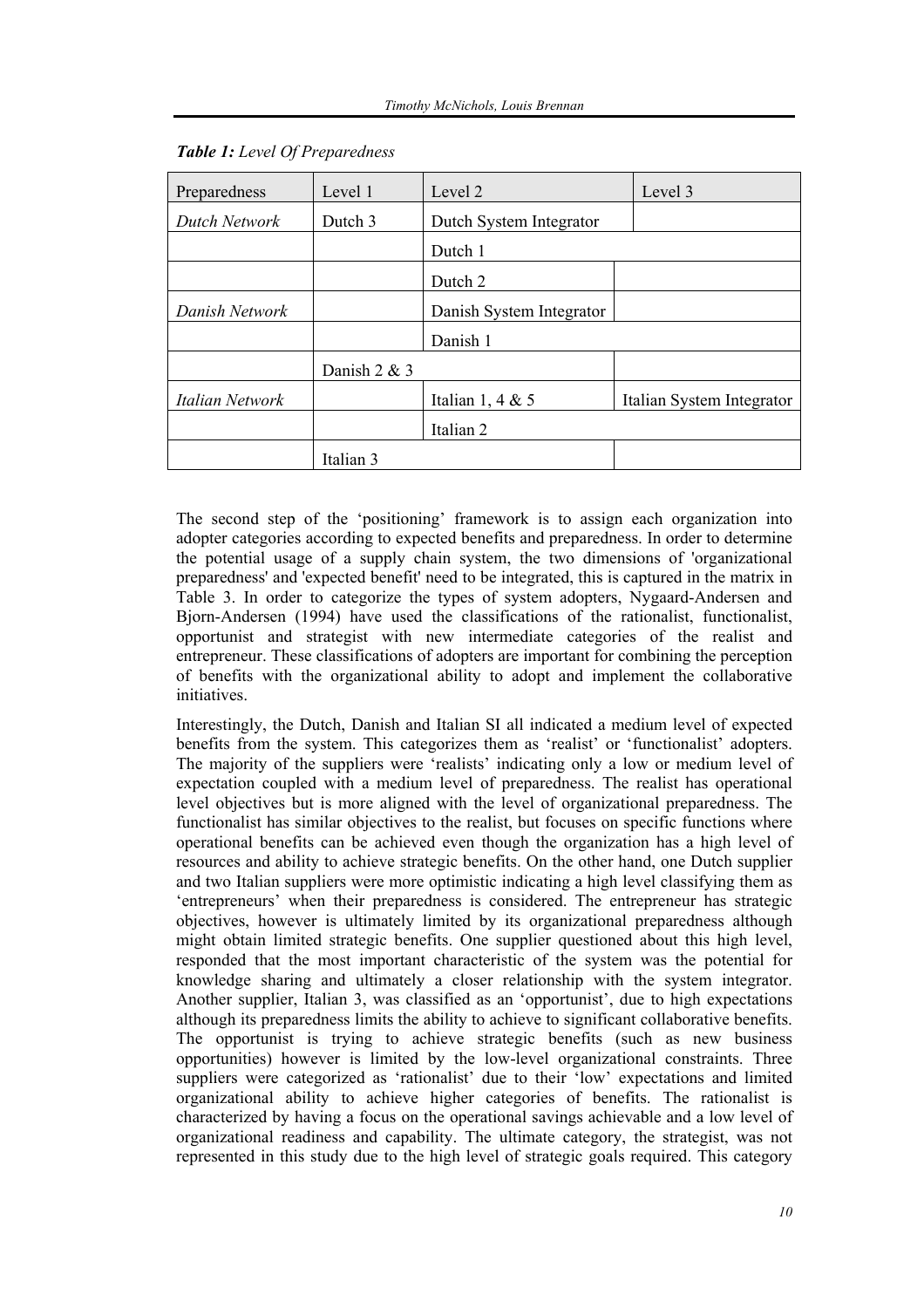enables a full exploitation of collaborative e-business systems coupled with the ability to fulfil these, such as initiators of new systems.

|                    |             | Level 1     | Level 2                     |              | Level 3                         |            |
|--------------------|-------------|-------------|-----------------------------|--------------|---------------------------------|------------|
| Category           | Rationalist | Opportunist | Realist                     | Entrepreneur | Functionalist                   | Strategist |
| Dutch<br>Network   | Dutch 3     |             | Dutch System<br>Integrator  |              |                                 |            |
|                    |             |             |                             | Dutch 1      |                                 |            |
|                    |             |             | Dutch 2                     |              |                                 |            |
| Danish<br>Network  |             |             | Danish System<br>Integrator |              |                                 |            |
|                    |             |             | Danish 1                    |              |                                 |            |
|                    | Danish 2    |             |                             |              |                                 |            |
|                    | Danish 3    |             |                             |              |                                 |            |
| Italian<br>Network |             |             | Italian 1                   |              | Italian<br>System<br>Integrator |            |
|                    |             |             |                             | Italian 2    |                                 |            |
|                    |             | Italian 3   |                             |              |                                 |            |
|                    |             |             |                             | Italian 4    |                                 |            |
|                    |             |             | Italian 5                   |              |                                 |            |

*Table 2: Adopter Categories Of Organizations (by Expected Benefits & Preparedness)* 

*The final step is the placing of the participants onto the 'Positioning Map'.* The respective positions categorized in Table 3, are mapped onto Table 4 with the inclusion of the variables - 'interaction contingencies' and 'partnership uncertainties'.

In the Dutch network, the level of dependency varies according to the supplier relationship. The highest level of co-dependency is found in Dutch 1 where the SI is highly reliant on this sole supplier of crucial components and the supplier attributes a high volume of sales to this integrator. This co-dependency coupled with medium level of preparedness categorized this supplier into *Cell VIII*. This 'entrepreneur' potential can take advantage of the 'few' interaction contingencies to capitalize on strategic initiatives with its trading partner to achieve behavioural change and strategic benefits. In fact, this supplier did achieve a strategic gain through increased sales as a result of a collaborative opportunity that led to new product development and future sales contract. Whereas the Dutch 2 supplier is categorized in *Cell VII* with a stabile relationship (10+ years) exemplified through a lower level of uncertainty and tighter dependency. This 'realist' can achieve direct benefits in operational savings and limited efficiency of internal processes with the possibility of benefit sharing with the SI. This relationship achieved operational efficiency and information sharing. However, the prospect of enacting behavioural change was limited. On the other end of the spectrum, Dutch 3, this relationship shows a mutually low level of dependency typical of a new start-up relationship governed by market forces. Furthermore, it is characterized by its high level of partnership uncertainty. This supplier, positioned in the *Cell I*, achieved only limited impact with very low operational change during the project. In fact, the relationship had been beset with initial serial production problems and associated inter-organizational relationship problems.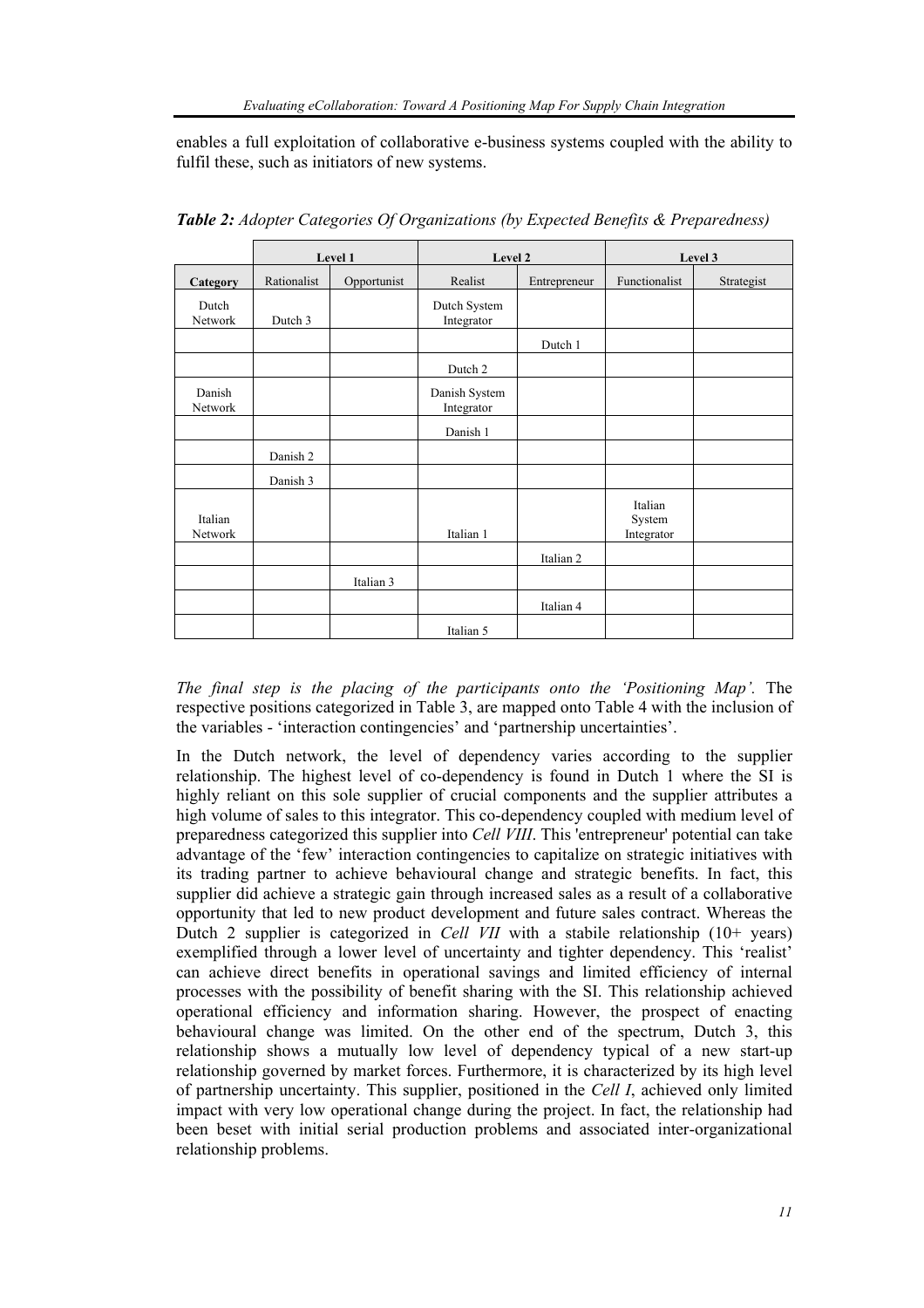The third Danish supplier has this same low level positioning, *Cell I,* and consequently achieved only a low level of operational impact. In contrast, Danish  $1 \& 2$  responses indicated a high level of co-dependency, a partial explanation of this high level is the long-term relationship characterized by small suppliers providing tailor-made components to this larger buyer. The suppliers are dependent on this buyer for a high volume of sales and the buyer is reliant on the unique products provided by these suppliers. Danish 2 is categorized into Cell III which can only achieve limited operational effectiveness gains for all the trading partners. The limited organizational preparedness allows only incremental process change thus restricting the depth of the system integration with internal processes. Danish 1 is categorized in *Cell VII,* which enables a higher potential to achieve direct benefits through process efficiencies with collaborative initiatives. Both supplier and buyer achieved operational benefits in terms of quality, cost, engineering change management and order lead-time. Although collaborative benefits ensued, no strategic benefits were observed.

In contrast to the other two dyads, the Italian situation is distinguished by a SI that is much less dependent on the participating suppliers. The coupling of the relationships appears looser with the suppliers indicating a higher dependence on the larger buyer. This situation is common in the aircraft assembly industry supply chain relationships where the buyer is less dependent. The Italian suppliers  $2 \& 5$  are the highest positioned suppliers in *Cell VIII & VII* respectively. These relationships did achieve operational benefits and had the potential to achieve strategic gains, particularly as the stage is set with the higher positioned SI. Although to date only limited strategic benefits were noted, mainly an increase of sales attributable to new product development. Italian 4, positioned in *Cell VI*, achieved improved effectiveness through discontinuous process change such as reengineering products. The lowest positioned supplier, Italian 3, is placed in *Cell II* which allowed for only marginal gains in direct benefits, such as operational savings and limited change in internal processes. Only marginal evidence of collaborative improvement was displayed.

The positioning of the participants in Table 4 has been corroborated through a so-called *member check* (Flick, 1998) with the Dutch participants and subsequent observations in the field over the duration of this project. Furthermore, local academic researchers involved in this project in Holland, Denmark, Italy were consulted and verified the positioning based upon their research and assessments. To further support this evaluation, details of the collaborative improvement initiatives undertaken during the project cycle were compiled and the impact of each initiative was assessed.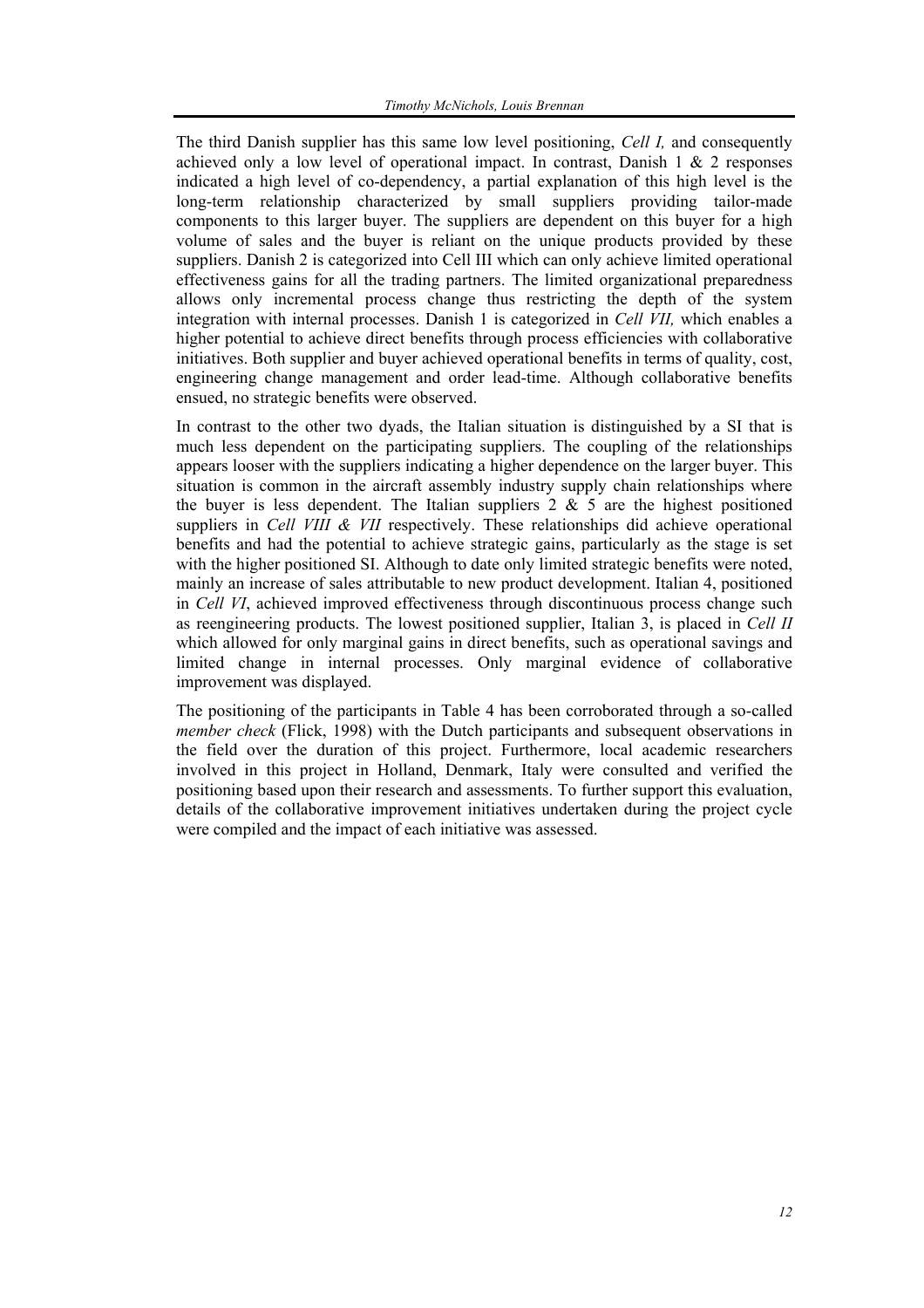|                                                                    | <b>Organizational Preparedness</b> |             |                                                         |                                    |                      |                   |
|--------------------------------------------------------------------|------------------------------------|-------------|---------------------------------------------------------|------------------------------------|----------------------|-------------------|
|                                                                    |                                    | Level 1     | Level 2                                                 |                                    | Level 3              |                   |
| <b>Interaction</b><br>Contingencies                                | <b>Rationalist</b>                 | Opportunist | <b>Realist</b>                                          | <b>Entrepreneur</b>                | <b>Functionalist</b> | <b>Strategist</b> |
| Many (High<br>Partnership<br>Uncertainty,<br>Loosely               | Dutch 3                            | Italian 3   | Italian $1 \&$<br>Italian 5;<br>Danish 3                | Italian 4                          |                      |                   |
| Coupled)                                                           | Cell I                             | Cell II     | Cell V                                                  | Cell VI                            | Cell IX              | Cell X            |
| Few (Low<br>Partnership<br>Uncertainty,<br><b>Tightly Coupled)</b> | Danish 2                           |             | Dutch $S. I.$ ;<br>Danish S.I.;<br>Danish 1;<br>Dutch 2 | Dutch 1; Italian<br>$\overline{2}$ | Italian S. L.        |                   |
|                                                                    | Cell III                           | Cell IV     | Cell VII                                                | Cell VIII                          | Cell XI              | Cell XII          |

*Table 4: Propagation Of The Positioning Map* 

# **6 Conclusion**

Fostering collaboration between buyers and suppliers is a difficult process. The empirical results indicated diverse levels of use and impact when adopting the same Internet-based supply chain system. Interestingly, each dyadic relationship experienced some degree of impact in terms of information sharing and process change. Consequently, there is no simple one-size-fits-all solution to the successful adoption and use of collaborative supply chain systems. Nevertheless, these preliminary results reveal that four ex ante factors *organisational preparedness, expected benefits, partnership uncertainty/trust and interaction contingencies* – can provide a forecast toward the future use of a collaborative supply chain system.

Successful deployment of a collaborative system is dependent upon a high degree of cointegration. Potential integration of collaborative initiatives appears to be reliant on the relationship history. In this study, the relationship dimensions displaying a significant indicator of use were: *prevalence of shared goals; high frequency meetings; history of ICT interactions and joint projects*. Surprisingly, these relationship issues are often neglected in other IOS studies even though they appear particularly pertinent to collaborative systems adoption. Concurring with previous IOS studies (Grover, 1993; Iacovou et al., 1995; Chwelos et al., 2001), other relevant adoption factors include a supportive top management and the existence of a champion. This suggests that a significant level of interaction history and management guidance can bolster the transition to new collaborative practices. The capability level of the supplier was also found to be an important indicator of future use. Particularly the size of the firm (e.g. Mohr, 1990; Williams, 1994; Williams et al., 1998) and the willingness to deploy resources (e.g. Nygaard-Andersen and Bjorn-Andersen, 1994; Russo and Fouts, 1997). Partners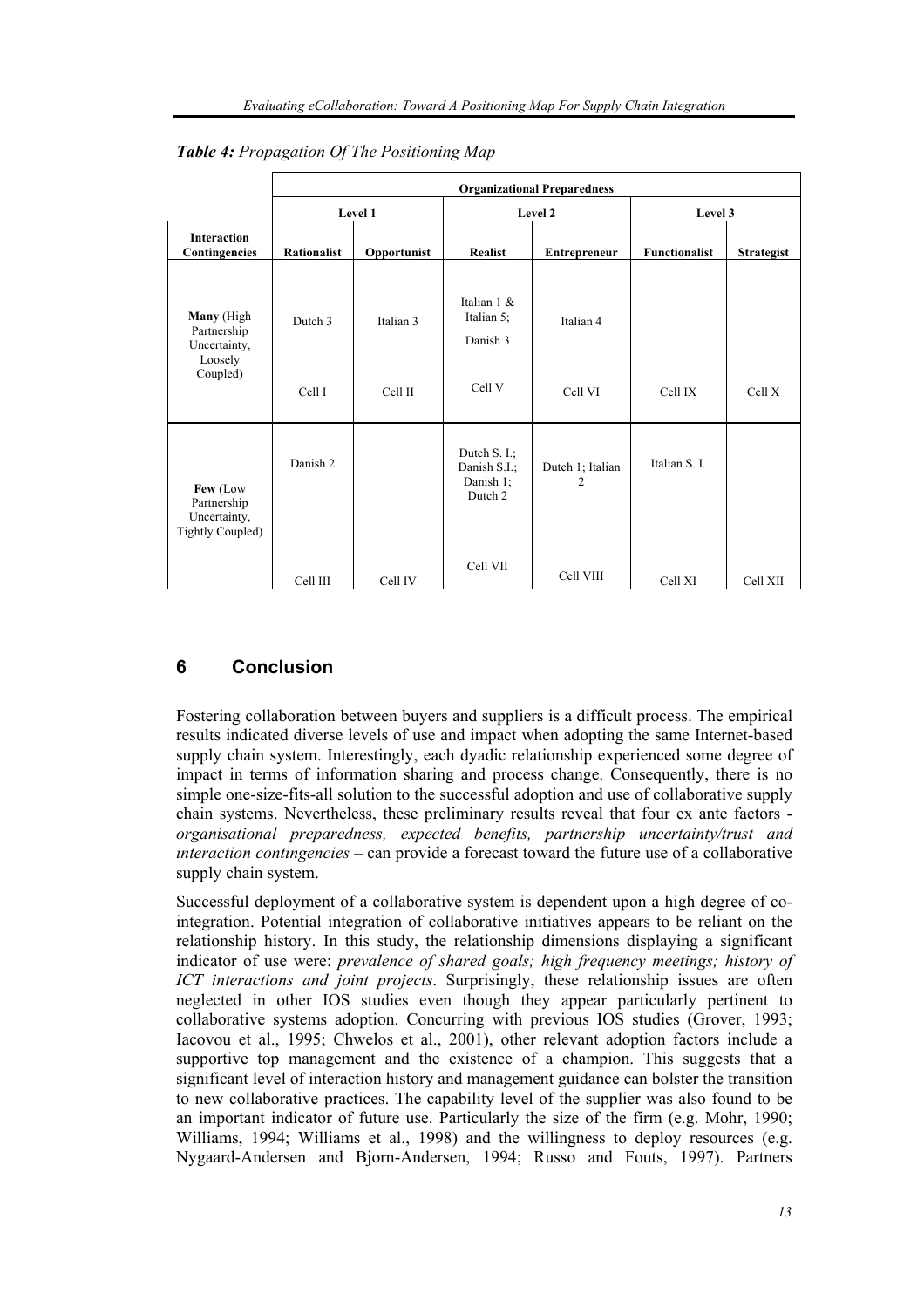classified with a low level of organisational readiness and capability can hinder the adoption and integration of the system.

Another valuable measure of system integration was the level of trust displayed by the supplier; a higher perception of trust towards the buyer increased the likelihood of deploying sufficient resources to support collaborative processes. These findings support other IOS studies that trust is critical factor in inter-organisational interactions (Grover, 1993; Premkumar and Ramamurthy, 1995; Hart and Saunders, 1997; Ramamurthy et al., 1999). However, many previous studies (e.g. Premkumar and Ramamurthy, 1995; Hart and Saunders, 1997) have concluded that coercion or exercised power was a critical factor in IOS adoption, whereas our results show that the majority of suppliers rated this as insignificant or no influence. This low level of coercion would be in keeping with a new collaborative initiative requiring mutual consent. However, our results showed that a highly dependent supplier was more likely to comply with the buying firm's request and achieve higher impact than less dependent suppliers. Another significant factor was the level of expected benefits before adopting the system which provided a highly relevant predictor of eventual use. Similar to Iacovou et al. (1995) findings, the firms anticipating the highest level of benefits from the system achieved more impact than the participants with lower level expectations.

Although tentative, the results indicate that the suppliers with the most infrequent use of the system were characterised by: *low organisational preparedness; low level of dependency; low level of trust; and low expectation of benefits from the system (firms* categorised in Cells I & II). These firms were less inclined to achieve a significant impact in terms of operational and strategic benefits - reporting only marginal gains in direct benefits, such as efficiency savings and incremental process improvements. On the other hand, the suppliers with the highest positioning factors (firms in Cells VIII) achieved more significant impact – reporting direct as well as indirect benefits. These indirect benefits included knowledge sharing, new product design, discontinuous process improvements sometimes leading to increase in sales. This supports the assertion made by Subramani (2004) that the combination of supply chain system use and relationshipspecific investments enhances suppliers' ability to benefit from the system.

#### **7 Discussion**

Collaborative supply chain systems are relatively recent phenomenon with limited published studies evaluating the relationship between information systems, collaborative relationships and the supply chain. Existing IOS frameworks are inadequate to capture the ubiquitous nature of web-based collaborative supply chain systems. This paper identifies the development of a contingency framework which can be deployed to 'position' supply chain partners as well as estimate the potential impact of collaborative systems. This 'positioning' approach is designed to overcome the shortcomings identified earlier in the IOS/EDI literature when dealing with the more multifaceted potential of integrating supply chain systems.

The results suggest several implications for managers and researchers alike. For managers considering an investment in collaborative systems, it is important to forecast the potential use and impact of the system. We believe our framework can help decision makers by providing a method of selecting trading partners for collaboration. It is important for decision makers to assess particular situational and relationship factors, both internally and externally, before embarking on collaborative initiatives. Decision makers need to ascertain if the potential returns justify the large outlay of resources *financial, managerial, and organizational* - to implement an integrated supply chain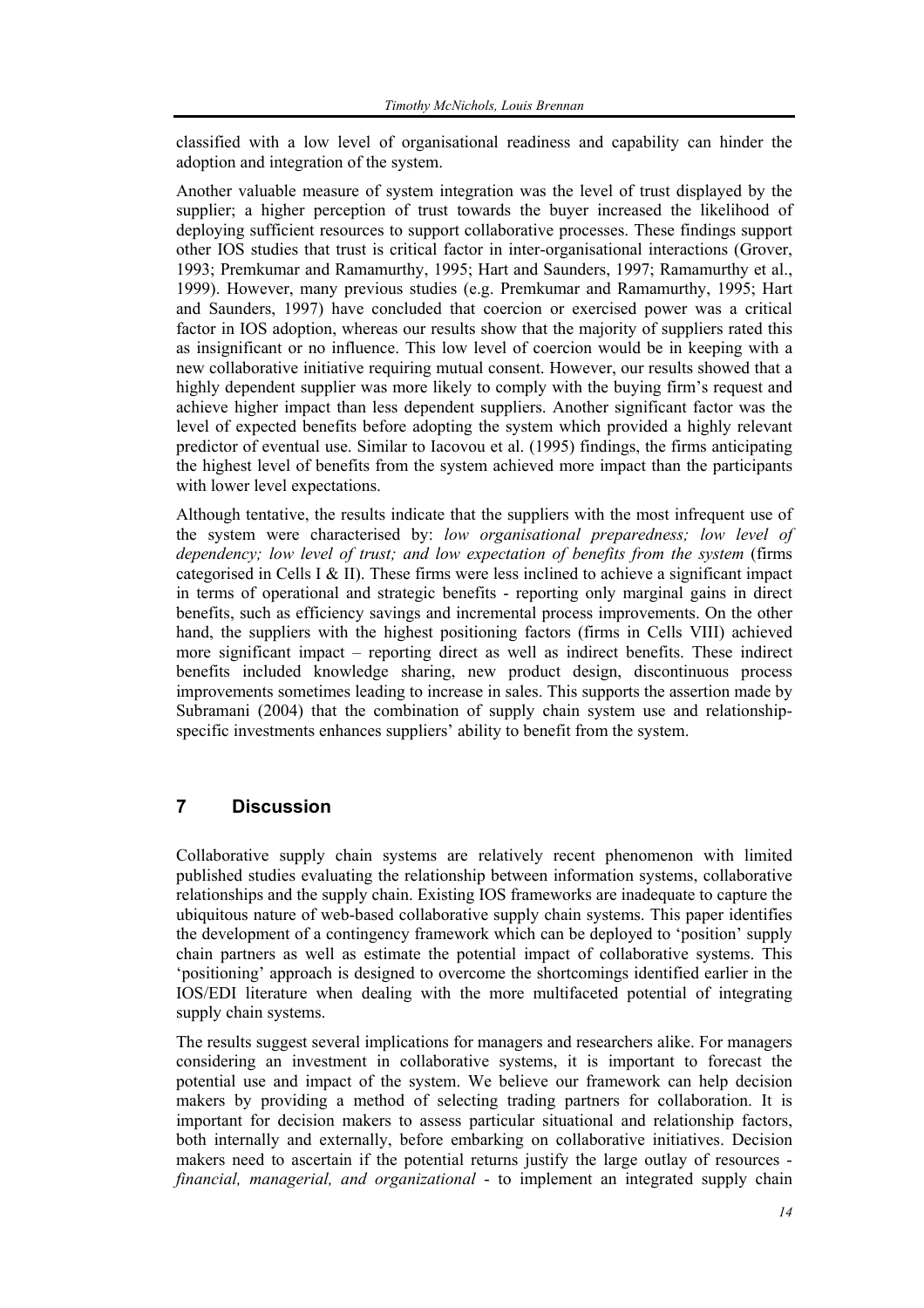system. Our contingency approach provides system integrators with several options in choosing appropriate partners and collaborative initiatives. Through the generation of a positioning map, existing suppliers can be evaluated to select the most suitable based upon their potential contribution and strategic relevance. It demonstrates that an instrument can be deployed to categorize supply chain partners in terms of their appropriateness for collaborative initiatives in the pre-adoption phase. Its predictive nature can assist firms with determining whether or not the pursuit of an integrated supply chain system would prove to be a viable undertaking. By restricting the scope of supply chain integration to the most appropriately chosen partners, these decision makers can reduce the risk of failure during the process of implementation. For system integrators, selecting suppliers with the highest level of preparedness, trust and commitment can reduce the risk of inertia during the role out of the system and collaborative practices. System integrators can leverage these supplier capabilities to encourage supplier investment and use of the system. On the other hand, suppliers can ascertain the level of committed resources required to benefit from partaking in a buyer's collaborative network.

As this is the initial empirical testing, there is need for further operationalization and validation of the framework. Other researchers and practitioners could use this 'positioning' approach for further investigations into the concept of the e-integrated supply chain. Given its paucity, additional empirical research is required into evaluation of Internet-based collaborative supply chain systems.

#### **References**

- Ahmad, S. and Schroeder, R. G. (2001) 'The impact of electronic data interchange on delivery performance', *Production and Operations Management*, Vol. 10, No. 1, pp. 16-30.
- Amit, R. and Schoemaker, P. J. H. (1993) 'Strategic Assets and Organizational Rent', *Strategic Management Journal*, Vol. 14, No. 1, pp. 33-46.
- Ba, S. (2001) 'Establishing on-line trust through a community responsibility system', *Decision Support System*, Vol. 31, No. 3, pp. 323-336.
- Bakos, J. Y. and Treacy, M. E. (1986) 'Information technology and corporate strategy: A research perspective', *MIS Quarterly*, Vol. 10, No. 2, pp. 107-119.
- Benjamin, R., De Long, D., et al. (1990) 'Electronic data interchange: How much competitive advantage?' *Long Range Planning*, Vol. 23, No. 1, pp. 29-40.
- Benjamin, R. I. and Wigand, R. (1995) 'Electronic markets and virtual value chains on the information super highway', *Sloan Management Review*, Vol. 36, No. 2, pp. 62- 72.
- Bensaou, B. (1997) 'Interorganizational cooperation: The role of information technology an empirical comparison of US and Japanese supplier relations.' *Information Systems Research*, Vol. 8, No. 2, pp. 107-125.
- Bensaou, M. and Venkatraman, N. (1996) 'Interorganizational relationships and information technology: A conceptual synthesis and a research framework', *European Journal of Information Systems*, Vol. 5, No. 2, pp. 84-91.
- Bowersox, D. and Closs, D. (1996) *Logistical Management: The Integrated Supply Chain Process*, McGraw-Hill, New York.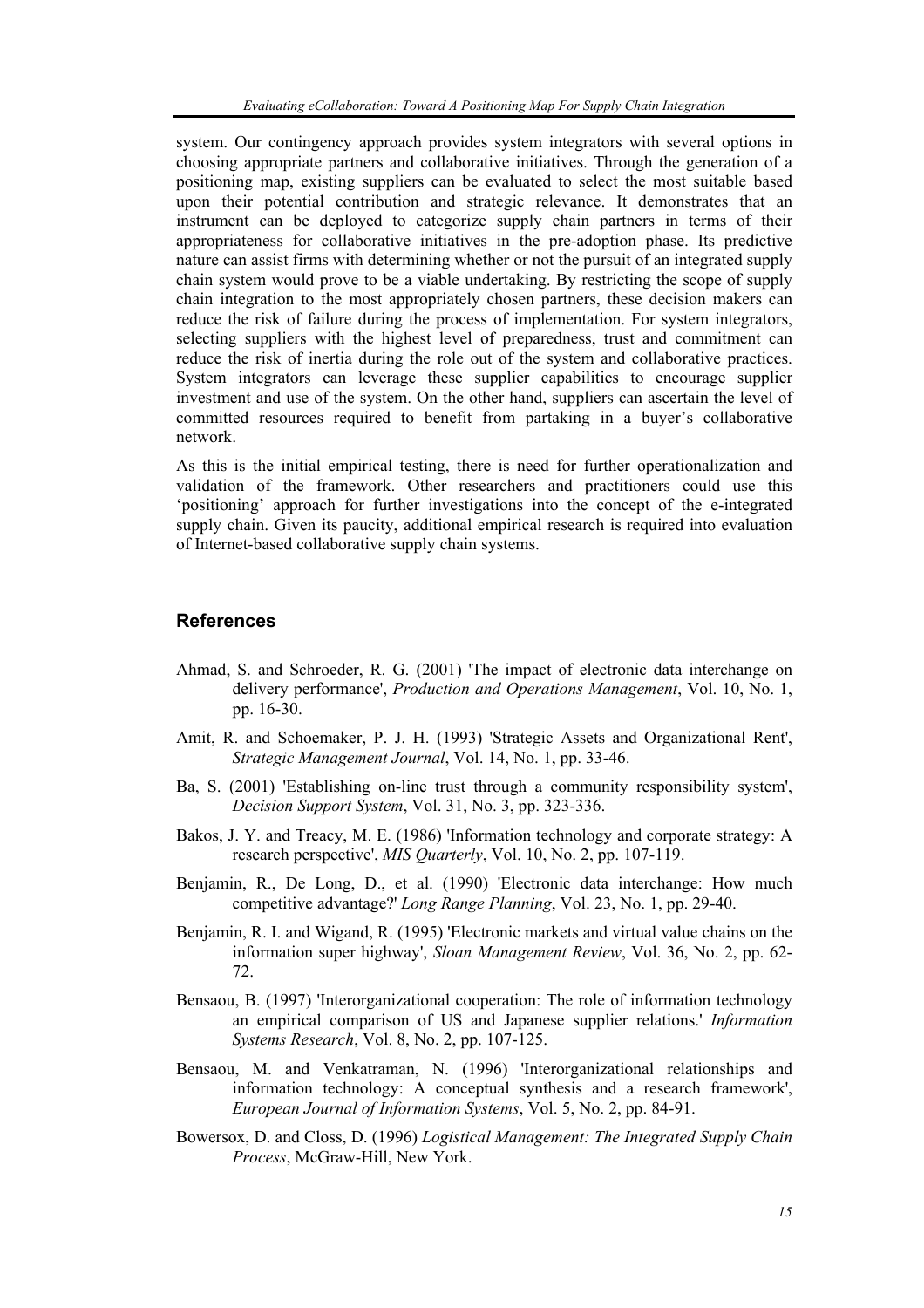- Chatfield, A. T. and Bjorn-Andersen, N. (1997) 'The impact of IOS-enabled business process change on business outcomes: Transformation of the value chain of Japan Airlines', *Journal of Management Information Systems*, Vol. 14, No. 1, pp. 13-40.
- Chatfield, A. T. and Yetton, P. (2000) 'Strategic payoff from EDI as a function of EDI embeddedness', *Journal of Management Information Systems*, Vol. 16, No. 4, pp. 195-224.
- Choudhury, V. (1997) 'Strategic choices in the development of interorganizational information systems', *Information Systems Research*, Vol. 8, No. 1, pp. 1-24.
- Chwelos, P., Benbasat, I., et al. (2001) 'Research report: Empirical test of an EDI adoption model', *Information Systems Research*, Vol. 12, No. 3, pp. 304-321.
- Clemons, E. and Row, M. (1992) 'Information technology and industrial cooperation: The changing economics of coordination and ownership', *J. of MIS*, Vol. 9, No. 2, pp. 9-28.
- Clemons, E. and Row, M. (1993) 'Limits to interfirm coordination through information technology', *J. of MIS*, Vol. 10, No. 1, pp. 73-95.
- den Hengst, M. and Sol, H. (2002) 'The impact of electronic commerce on interorganizational coordination: A framework applied to the container-transport industry', *International Journal of Electronic Commerce*, Vol. 6, No. 4, pp. 73- 91.
- Dion, P., Easterling, D., et al. (1995) 'What is really necessary in successful buyer/seller relationships?' *Industrial Marketing Management*, Vol. 24, pp. 1-9.
- Flick, U. (1998) *An Introduction to Qualitative Research*, Sage, London.
- Gray, B. (1991) *Collaborating*, Jossey-Bass, San Francisco.
- Grover, V. (1993) 'An empirically derived model for the adoption of customer-based interorganizational systems', *Decision Sciences*, Vol. 24, No. 3, pp. 603-640.
- Hart, P. and Saunders, C. (1997) 'Power and trust: Critical factors in the adoption and use of electronic data interchange', *Organizational Science*, Vol. 8, No. 1, pp. 232.
- Heide, J. B. and John, G. (1988) 'The role of dependence balancing in safeguarding transaction-specific assets in conventional channels', *Journal of Marketing*, Vol. 25, No. 1, pp. 20-35.
- Heide, J. B. and John, G. (1990) 'Alliances in industrial purchasing: the determinants of joint action in buyer-supplier relationships', *Journal of Marketing Research*, Vol. 27, No. 1, pp. 24-36.
- Holland, C., Lockett, G., et al. (1992) 'Planning for electronic data interchange', *Strategic Management Journal*, Vol. 13, pp. 539-550.
- Holland, C. P. and Lockett, G. (1994) 'Strategic choice and interorganizational systems', *Proceedings 29th HICSS*, Los Alamitos, CA, IEEE Computer Society Press
- Iacovou, C. L., Benbasat, I., et al. (1995) 'Electronic data interchange and small organizations: Adoption and impact of technology', *MIS Quarterly*, Vol. 19, No. 4, pp. 465-484.
- Icasati-Johanson, B. and Fleck, S. J. (2003) 'Impact of eBusiness supply chain technology on inter-organisational relationships: Stories from the Front Line', *16th Bled eCommerce Conference*, Bled, Slovenia,June 9 -11, 2003.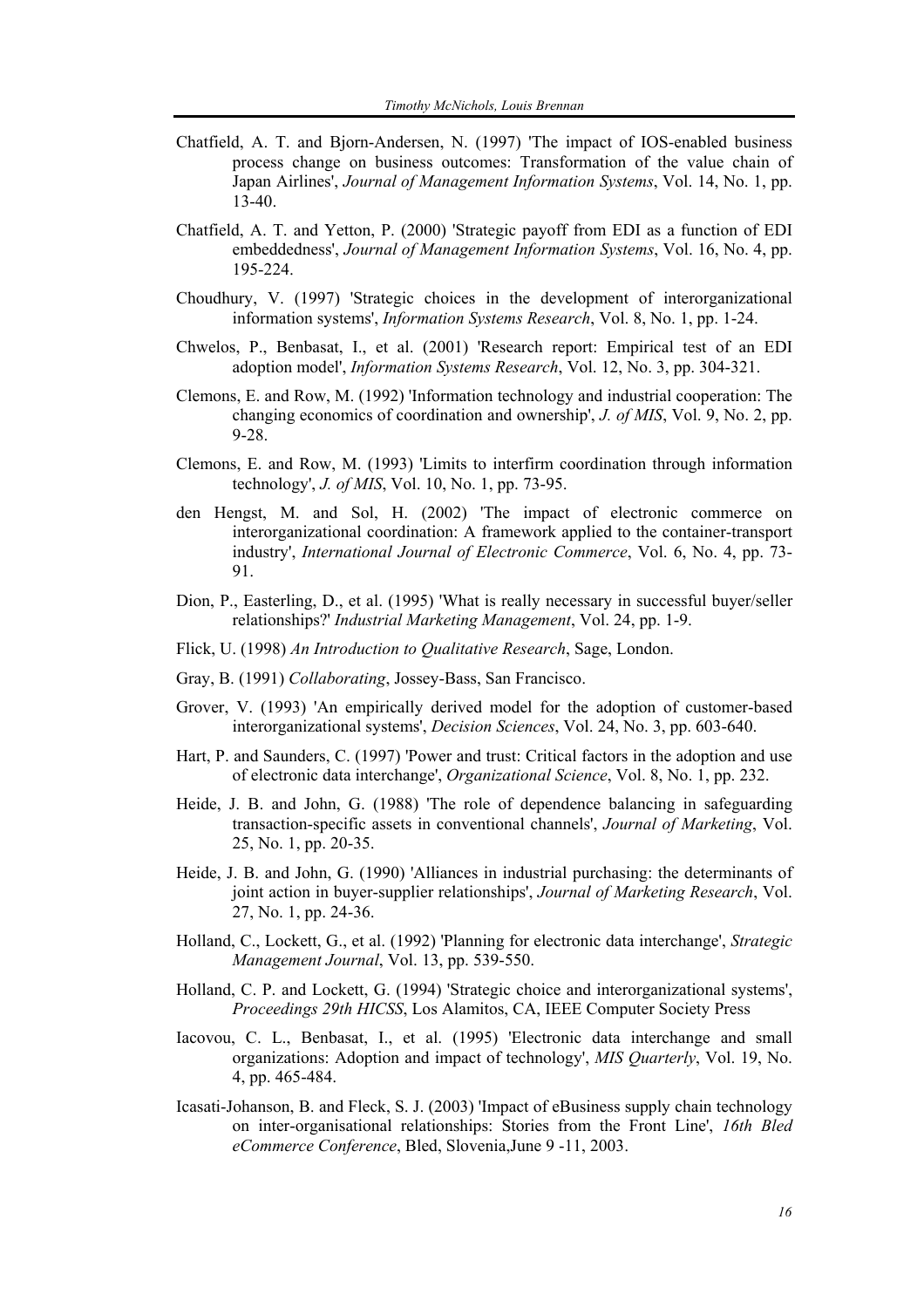- Johnston, H. R. and Vitale, M. R. (1988) 'Creating competitive advantage with interorganizational information systems', *MIS Quarterly*, Vol. 12, No. 2, pp. 153- 165.
- Kumar, N. (1996) 'The power of trust in manufacturer-retailer relationships', *Harvard Business Review*, No. Nov.-Dec. 1996, pp. 92-106.
- Kwon, T. H. and Zmud, R. W. (1987) 'Unifying the fragmented models of information systems implementation', In R. A. Boland and R. A. Hirschheim (Eds.), *Critical Issues in Information Systems Research*, John Wiley & Sons, New York.
- Lederer, A. L., Mirchandani, D. A., et al. (1997) 'The link between information sharing and electronic commerce', *Journal of Organizational Computing and Electronic Commerce*, Vol. 7, No. 1, pp. 17-34.
- Malone, T., Yates, J., et al. (1987) 'Electronic markets and electronic hierarchies', *Communications of the ACM*, Vol. 30, No. 6, pp. 484-497.
- McNichols, T. J. and Brennan, L. (2004) 'Can Electronic Data Interchange Measure Up to a Collaborative Supply Chain?' In Y. A. Hosni (Ed.), *IAMOT 2002: Drive Towards the Internet Economy: Opportunities and Challenges for Developed and Developing Regions of the World*, Elsevier Ltd., Oxford.
- Mohr, J. J. (1990) 'Computerized communication in interorganizational relationships: Its impact on structure, conduct and performance', *AMA Summer Educators Proceedings*, Chicago, American Marketing Association
- Murray, E. A. and Mahon, J. F. (1993) 'Strategic alliances: Gateway to the new Europe?' *Long Range Planning*, Vol. 26, No. 4, pp. 102-111.
- Neumann, J. (2001) 'Speech at Volkswagon Group Press Conference on November 21, 2001'.
- Nygaard-Andersen, S. and Bjorn-Andersen, N. (1994) 'To join or not to join: A framework for evaluating electronic data interchange systems', *Journal of Strategic Information Systems*, Vol. 3, No. 3, pp. 191-210.
- Pant, S., Sethi, R., et al. (2003) 'Making sense of the e-supply chain landscape: An implementation framework', *International Journal of Information Management*, Vol. 23, pp. 201-221.
- Pfeiffer, J. and Salancik, G. R. (1978) *The External Control of Organizations: A Resource Dependency Perpsective*, Harper & Row, Boston.
- Powell, W. W. (1990) 'Neither Market nor Hierarchy: Network Forms of Organization', In B. M. Straw and L. L. Cummings (Eds.), *Research in Organizational Behaviour*, JAI Press, Greenwich, Conn.
- Premkumar, G. and Ramamurthy, K. (1995) 'The role of interorganizational and organizational factors on the decision mode for adoption of interorganizational systems', *Decision Sciences*, Vol. 26, No. 3, pp. 303-336.
- Ramamurthy, K., Premkumar, G., et al. (1999) 'Organizational and interorganizational determinants of EDI diffusion and organizational performance: A causal model', *Journal of Organizational Computing and Electronic Commerce*, Vol. 9, No. 4, pp. 253-285.
- Reekers, N. and Smithson, S. (1994) 'EDI in Germany and the UK: Strategic and operational use', *European Journal of Information Systems*, Vol. 3, No. 3, pp. 169-178.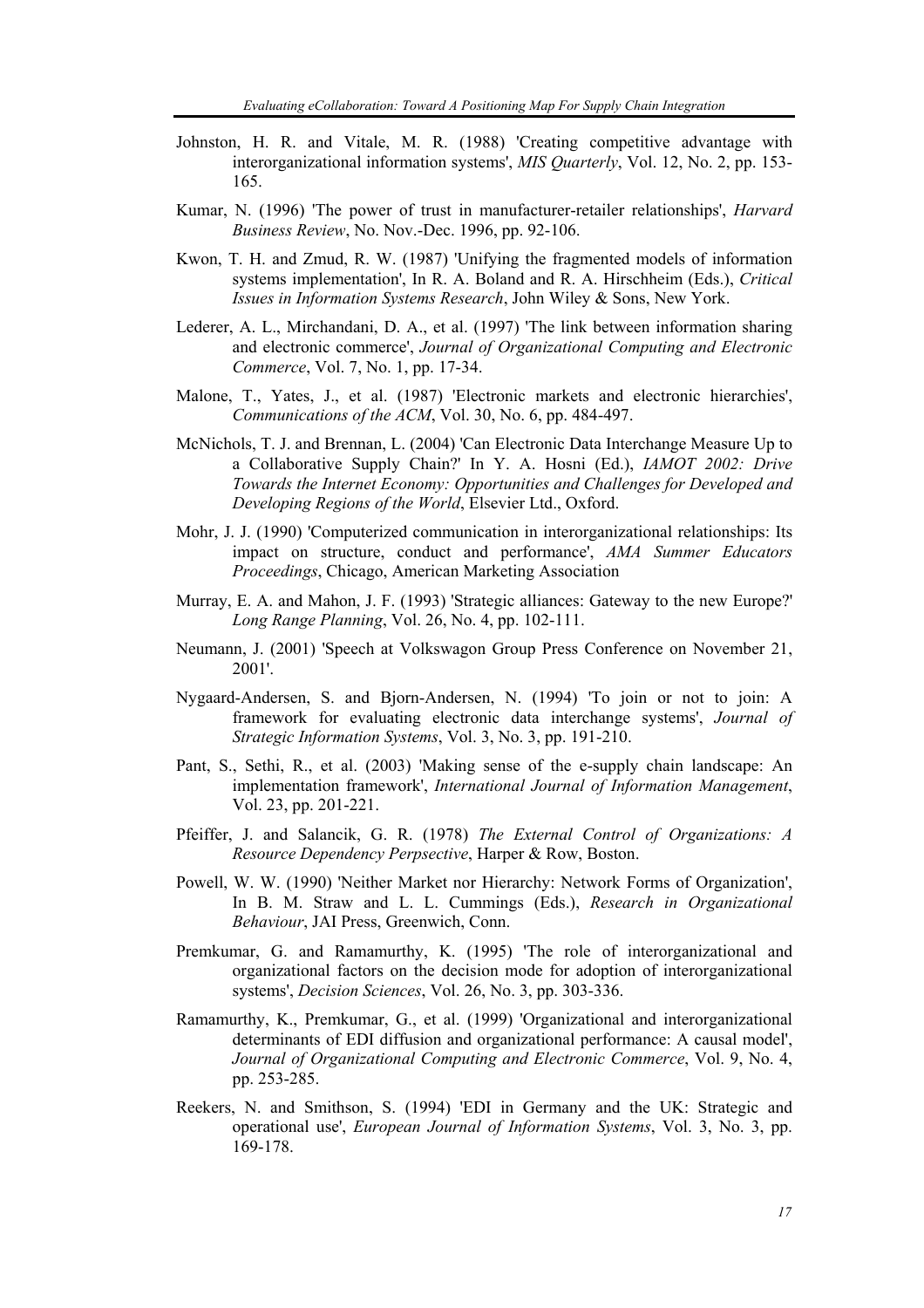- Reekers, N. and Smithson, S. (1996) 'The role of EDI in inter-organizational coordination in the European automotive industry', *European Journal of Information Systems*, Vol. 5, No. 2, pp. 120-130.
- Rockwell, B. (1999) 'Understanding the evolution to EC on the Internet', *EDI Forum: The Journal of Electronic Commerce*, Vol. 12, No. 1, pp. 80-89.
- Russo, M. V. and Fouts, P. A. (1997) 'A resource-based perspective on corporate environmental performance and profitability', *Academy of Management Journal*, Vol. 40, No. 3, pp. 534-559.
- Saunders, C. S. and Clark, S. (1992) 'EDI adoption and implementation: A focus on interorganizational linkages', *Information Resources Management Journal*, Vol. 5, No. 1, pp. 9-19.
- Schrage, M. (1990) *Shared Minds: The New Technologies of Collaboration*, Random House, New York.
- Spekman, R. E., Kamauff Jr. , J. W., et al. (1998) 'An empirical investigation into supply chain management: A perspective on partnerships', *International Journal of Phys. Distr. & Log. Management*, Vol. 28, pp. 8.
- Subramani, M. R. (2004) 'How do suppliers benefit from Information Technology use in supply chain relationships?' *MIS Quarterly*, Vol. 28, No. 1.
- Suzuki, Y. and Williams, L. R. (1998) 'Analysis of EDI resistance behavior', *Transportation Journal*, Vol. 37, No. 4, pp. 36-45.
- SymbiusCorporation (2002) 'Making collaborative commerce work: Strategic imperatives for round 2', Research Reports, 19 September, http://www.line56.com/research/download/symbius\_collaborative\_comm.pdf.
- Walton, S. V. and Gupta, J. N. D. (1999) 'Electronic data interchange for process change in an integrated supply chain', *International Journal of Operations and Production Management*, Vol. 19, No. 3-4, pp. 372-384.
- Weltry, B. and Becerra-Fernandez, I. (2001) 'Managing trust and committment in collaborative supply chain relationships', *Communications of the ACM*, Vol. 44, No. 6, pp. 67-76.
- Williams, L., Magee, G. D., et al. (1998) 'A multidimensional view of EDI: Testing the value of EDI participation to firms', *Journal of Business Logistics*, Vol. 19, No. 2, pp. 73-87.
- Williams, L. R. (1994) 'Understanding distribution channels: An interorganizational study of EDI adoption', *Journal of Business Logistics*, Vol. 15, No. 2, pp. 173-204.
- Williamson, O. E. (1975) *Markets and Hierarchies*, Free Press, New York.
- Williamson, O. E. (1985) 'The economics of organization: the transaction cost approach', *American Journal of Sociology*, Vol. 87, pp. 548-577.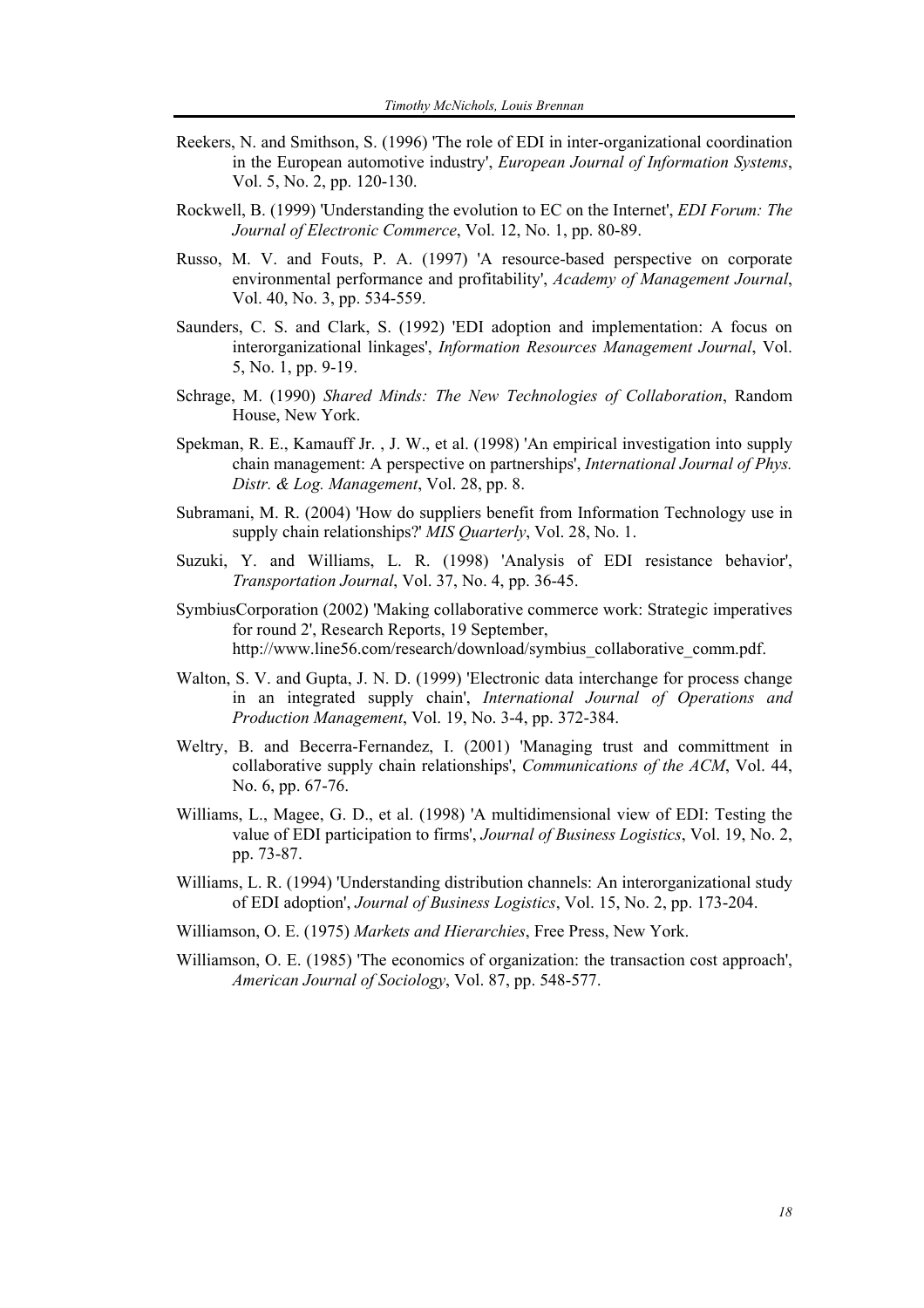# *Appendix 1*

| Author(s)                                                | <b>Theoretical</b><br>Perspective                              | <b>Evaluates</b><br>Organizationa<br>1 Elements | <b>Evaluates</b><br>Interorganization<br>al Relationships | <b>Evaluates</b><br><b>Process</b><br>Integration | <b>Evaluates</b><br><b>Adopters</b><br><b>Perceptions</b> | <b>Evaluates</b><br>Environmenta<br>l Factors | <b>Evaluates</b><br>Implementatio<br>n Factors | <b>Description of Framework /</b><br><b>Typology</b>                                                                             |
|----------------------------------------------------------|----------------------------------------------------------------|-------------------------------------------------|-----------------------------------------------------------|---------------------------------------------------|-----------------------------------------------------------|-----------------------------------------------|------------------------------------------------|----------------------------------------------------------------------------------------------------------------------------------|
| Bakos (1986)                                             | Transaction<br>Cost<br>Approach                                | Yes                                             | Limited                                                   | Limited                                           | No                                                        | Limited                                       | No                                             | Interconnections between the<br>system participants and the<br>location of the value-adding<br>processes                         |
| Malone, Yates<br>and Benjamin<br>(1987)                  | Transaction<br>Cost<br>Approach                                | Limited                                         | Limited                                                   | No                                                | No                                                        | Limited                                       | No                                             | Evaluates the exchange<br>structures as 'Electronic<br>Markets' or 'Electronic<br>hierarchies'                                   |
| Johnston and<br>Vitale (1988)                            | Transaction<br>Cost<br>Approach                                | Yes                                             | Yes                                                       | Limited                                           | Limited                                                   | No                                            | No                                             | Three dimensions<br>incorporating the business<br>function, dyadic relationship<br>and the information function                  |
| Holland,<br>Lockett and<br>Blackman<br>(1992)            | Diffusion of<br>Innovations<br>Transaction<br>Cost<br>Approach | Yes                                             | Yes                                                       | No                                                | Yes                                                       | Limited                                       | Limited                                        | Interdependencies of<br>structures, asset specificity,<br>market complexity and<br>coordination strategy                         |
| Nygaard-<br>Andersen and<br>Bjorn-<br>Andersen<br>(1994) | Competitiv<br>e Analysis                                       | Yes                                             | Limited                                                   | Limited                                           | Yes                                                       | Limited                                       | Limited                                        | Three main elements:<br>environment; organization<br>and the EDI system are used<br>to evaluate the threats and<br>opportunities |
| Iacovou et al.<br>(1995)                                 | Diffusion of<br>Innovations                                    | Limited                                         | Yes                                                       | Yes                                               | Yes                                                       | Limited                                       | Limited                                        | Conceptual framework based<br>upon power and trust                                                                               |
| Premkumar<br>and<br>Ramamurthy<br>(1995)                 | Resource<br>Dependenc<br>y                                     | Yes                                             | Yes                                                       | Yes                                               | Limited                                                   | Yes                                           | Yes                                            | Social, political and<br>economic factors to ad<br>implementation                                                                |
| Chatfield and<br>Bjorn-<br>Andersen<br>(1997)            | Value<br>Chain                                                 | Limited                                         | Limited                                                   | Limited                                           | Yes                                                       | Yes                                           | Limited                                        | Generic framework<br>incorporating environment,<br>business challenges, and<br>management methodologies                          |
| Choudhury<br>(1997)                                      | Transaction<br>Cost<br>Approach                                | Yes                                             | Yes                                                       | No                                                | Limited                                                   | No                                            | No                                             | Expands Bakos (1987),<br>Malone et al. (1987)<br>frameworks by adding a third<br>industry structure                              |
| Hart and<br>Saunders<br>(1997)                           | Resource<br>Dependenc<br>$\mathbf{v}$                          | Yes                                             | Yes                                                       | No                                                | Yes                                                       | Limited                                       | No                                             | Theoretical framework based<br>upon power and trust                                                                              |
| Walton and<br>Gupta (1999)                               | Transaction<br>Cost<br>Approach                                | Yes                                             | Limited                                                   | Yes                                               | Yes                                                       | No                                            | Limited                                        | Typology combining two<br>dimensions of process focus<br>and transaction set impact                                              |
| Chatfield and<br>Yetton $(2000)$                         | Competitiv<br>e<br>Advantage,<br>Embeddedn<br>ess              | Yes                                             | Yes                                                       | Yes                                               | Limited                                                   | Limited                                       | Yes                                            | Competitive advantage model<br>merging<br>theory<br>of<br>Embeddedness& MIT<br>90s<br>model of fit                               |

Review of IOS Frameworks/ Topologies (By Date)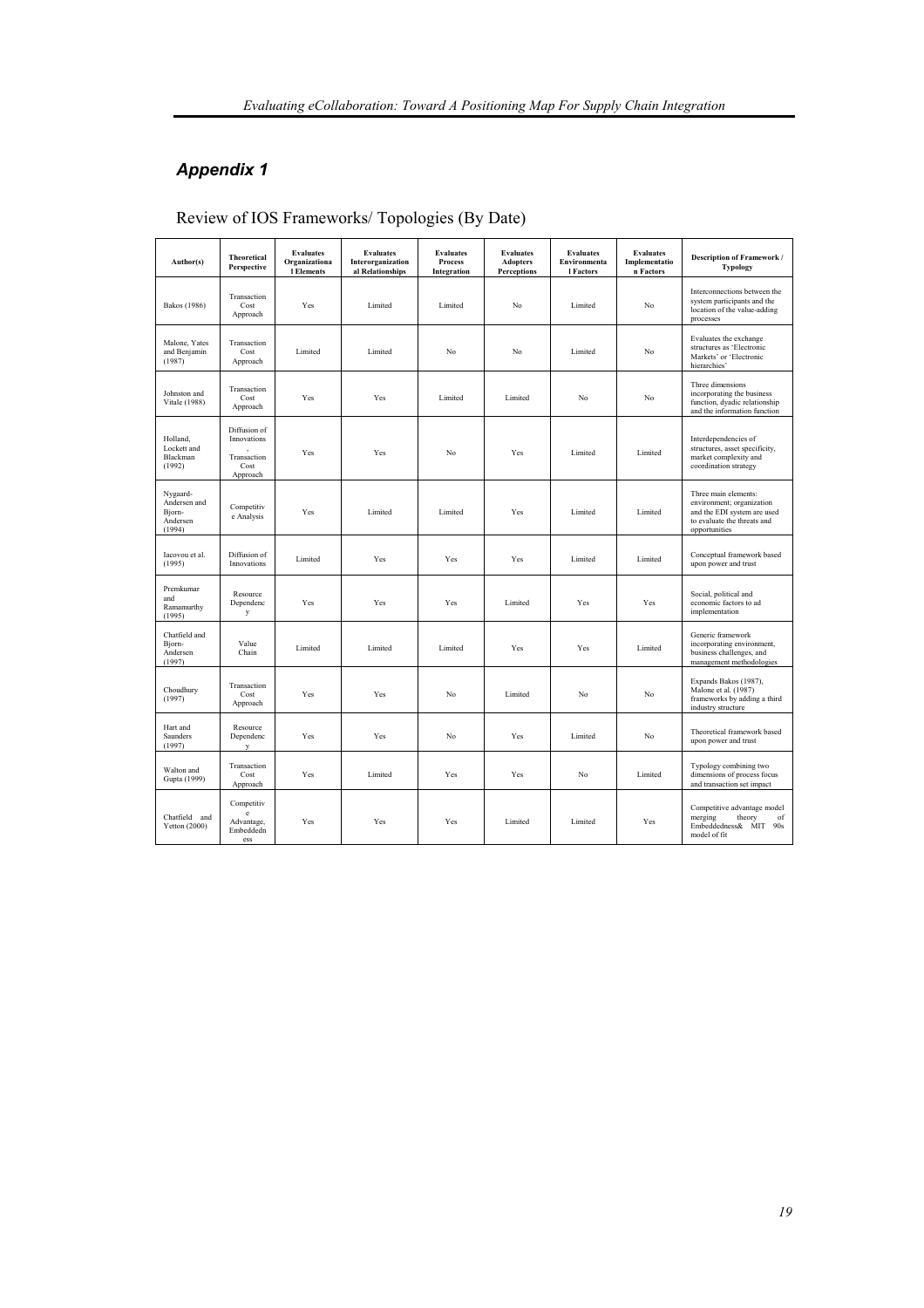# *Appendix 2*

Details of the Readiness Construct

| <b>Subconstruct</b>                                                                                                                                                         | <b>Description</b>                                                                                                                                                                                                                                                                               | <b>Type of Measure</b>                                             | <b>Source</b>                                                                                                                          |
|-----------------------------------------------------------------------------------------------------------------------------------------------------------------------------|--------------------------------------------------------------------------------------------------------------------------------------------------------------------------------------------------------------------------------------------------------------------------------------------------|--------------------------------------------------------------------|----------------------------------------------------------------------------------------------------------------------------------------|
| Modes of<br>$\bullet$<br>interaction<br>Goal congruency<br>Management<br>$\bullet$<br>support<br>Champion<br>$\bullet$<br>Organizational<br>$\bullet$<br>Compatibility<br>٠ | Types & frequency of<br>٠<br>work practice<br>interactions<br>Level of goal setting<br>$\bullet$<br>and information<br>sharing<br>Level of management<br>$\bullet$<br>support<br>Existence of individual<br>$\bullet$<br>promoter<br>Types & frequencies of<br>$\bullet$<br>work practices in IT | Perceptual<br>Perceptual<br>Perceptual<br>Indicative<br>Perceptual | Grover 1993<br>Developed for this<br>study<br>Premkumar et al.<br>1994<br>Premkumar et al.<br>1994<br>Developed for this<br>٠<br>study |

# Details of the Capability Construct

| <b>Subconstruct</b>                                                                             | <b>Description</b>                                                                                                                                                                                                                                                           | <b>Type of Measure</b>                                         | <b>Source</b>                                                                                |
|-------------------------------------------------------------------------------------------------|------------------------------------------------------------------------------------------------------------------------------------------------------------------------------------------------------------------------------------------------------------------------------|----------------------------------------------------------------|----------------------------------------------------------------------------------------------|
| Organizational size<br>Financial resources<br>Technical<br>resources<br>Level of IT<br>maturity | Number of employees;<br>$\bullet$<br>amount of turnover<br>Level of financial<br>$\bullet$<br>resources willing to<br>commit<br>Level of technical<br>$\bullet$<br>resources willing to<br>commit<br>Level of IT use $\&$<br>$\bullet$<br>integration in business<br>process | Indicative<br>Perceptual<br>٠<br>Perceptual<br>Perceptual<br>٠ | Premkumar et al.<br>1994<br>(Saunders and<br>٠<br>Clark, 1992)<br>Grover 1993<br>Grover 1993 |

# Details of the Interaction Contingencies Construct

| <b>Subconstruct</b>                                                                         | <b>Description</b>                                                                                                                                                                                                                        | <b>Type of Measure</b>                      | <b>Source</b>                                                       |
|---------------------------------------------------------------------------------------------|-------------------------------------------------------------------------------------------------------------------------------------------------------------------------------------------------------------------------------------------|---------------------------------------------|---------------------------------------------------------------------|
| Organizational<br>ownership<br>Dependency on<br>trading partner<br>Trading partner<br>power | Level of<br>$\bullet$<br>ownership/investment<br>between the<br>organizations<br>Percentage of sales and<br>$\bullet$<br>profit related to trading<br>partner<br>Level of trading partner<br>$\bullet$<br>influence on system<br>adoption | Indicative<br>Indicative<br>Perceptual<br>٠ | Malone et al. 1987<br>Chelwos et al.<br>2001<br>Iacovou et al. 1995 |